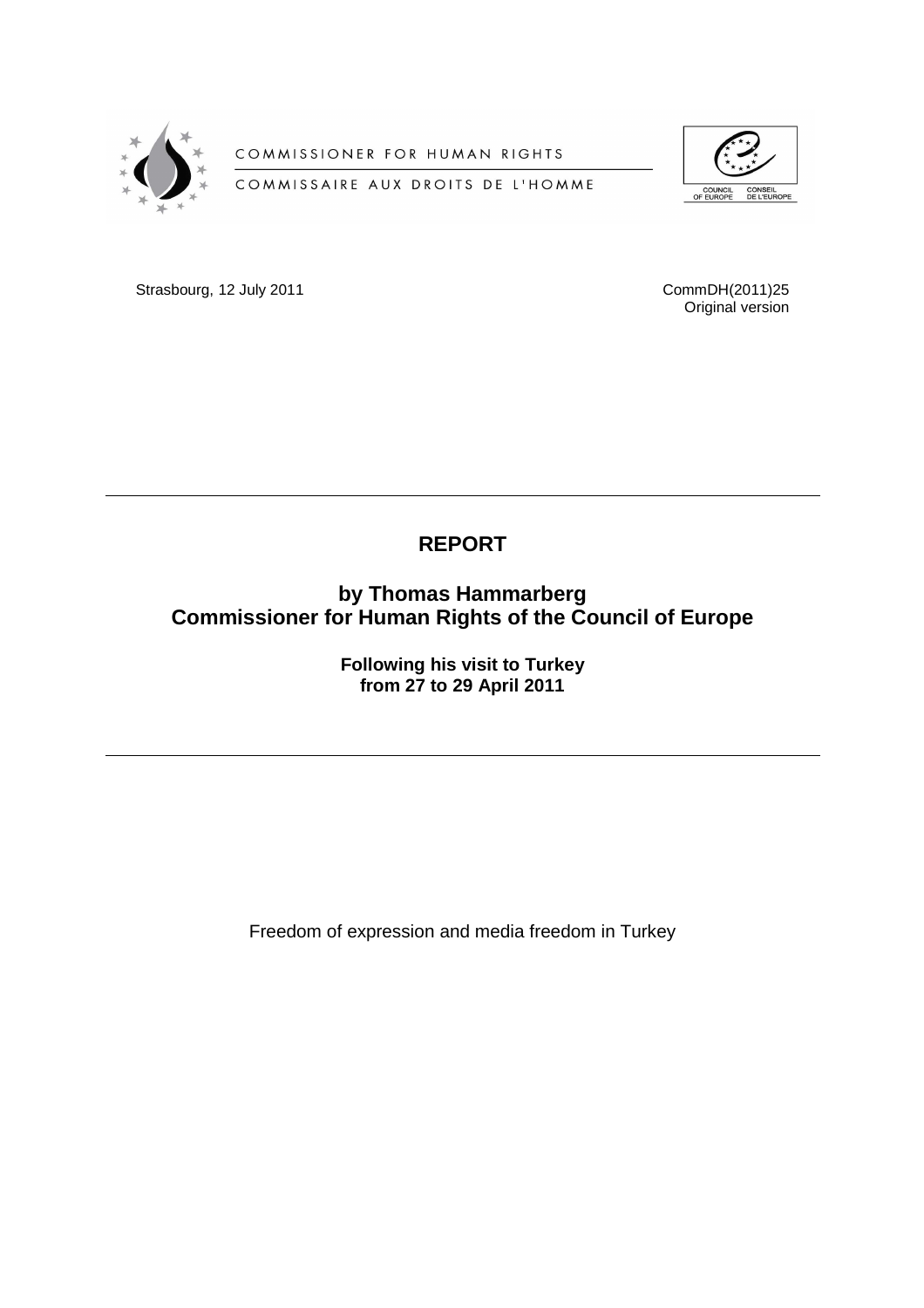# **Summary**

The Council of Europe Commissioner for Human Rights ('the Commissioner') has been closely following human rights developments in Turkey, including those relating to freedom of expression and media freedom which are essential foundations of a democratic society. In this context, he visited Turkey from 27 to 29 April 2011. During this visit the Commissioner obtained information on the latest developments concerning freedom of expression and freedom of the media.

The Commissioner welcomes the progress made by Turkey in recent years concerning a free and open debate on a variety of human rights-related issues. However, in view of the very large number of judgments of the European Court of Human Rights ('the Court'), for more than a decade, finding violations by Turkey of the right to freedom of expression, he remains concerned by the fact that Turkey has not yet taken all necessary measures to effectively prevent similar violations. He considers that the reported increase in criminal proceedings and arrests involving journalists in Turkey are the result of a failure to effectively address to date the underlying causes identified notably in the judgments of the Court.

The present Report focuses on the following issues, which the Commissioner considers of particular relevance to freedom of expression and media freedom in Turkey:

### **I. Impact of the Turkish Constitution and statutory legislation on freedom of expression**

The Commissioner welcomes recent changes to the Turkish Constitution, which are likely to have a positive effect on freedom of expression and media freedom. He considers, however, that the letter and spirit of the 1982 Constitution continue to lie at the very heart of the origins of the serious, long-standing dysfunctions identified in this report. He encourages the Turkish authorities to reflect on and address these issues in the framework of the planned constitutional reform, in close consultation with all political parties and civil society.

The Commissioner considers that the various amendments to the Turkish Criminal Code and the Anti-Terrorism Act have not been sufficient to effectively ensure freedom of expression. He calls on the Turkish authorities to overhaul and amend the provisions detailed in this Report, in order to prevent their disproportionate use to limit freedom of expression. As regards criminal and civil defamation provisions, the Commissioner invites the Turkish authorities to curb their use, in particular by senior officials and politicians.

The Commissioner also encourages the Turkish authorities to review the Act on the Establishment of Radio and Television Enterprises and their Broadcasts and its application by the Radio and Television Supreme Council, in order to ensure their compliance with Council of Europe standards.

# **II. Serious dysfunctions of the domestic judicial system affecting freedom of expression**

The Commissioner observes that most violations of freedom of expression in Turkey stem from a lack of proportionality in the interpretation and application of the existing statutory provisions by courts and prosecutors. He is concerned that the interpretation of the concept of "incitement to violence" is not compliant with the case-law of the European Court of Human Rights. The Commissioner urges the authorities to introduce into the Turkish legal system the defences of truth and public interest, through legislation and case-law.

The Commissioner is deeply concerned that the excessive length of criminal proceedings and remands in custody, problems concerning defendants' access to evidence against them pending trial, and the lack of restraint on the part of prosecutors in filing criminal cases, has a distinct chilling effect on freedom of expression in Turkey and has led to self-censorship in Turkish media. He urges the Turkish authorities to address these problems through legislative and practical measures, as well as through systematic training and awareness raising activities within the justice system.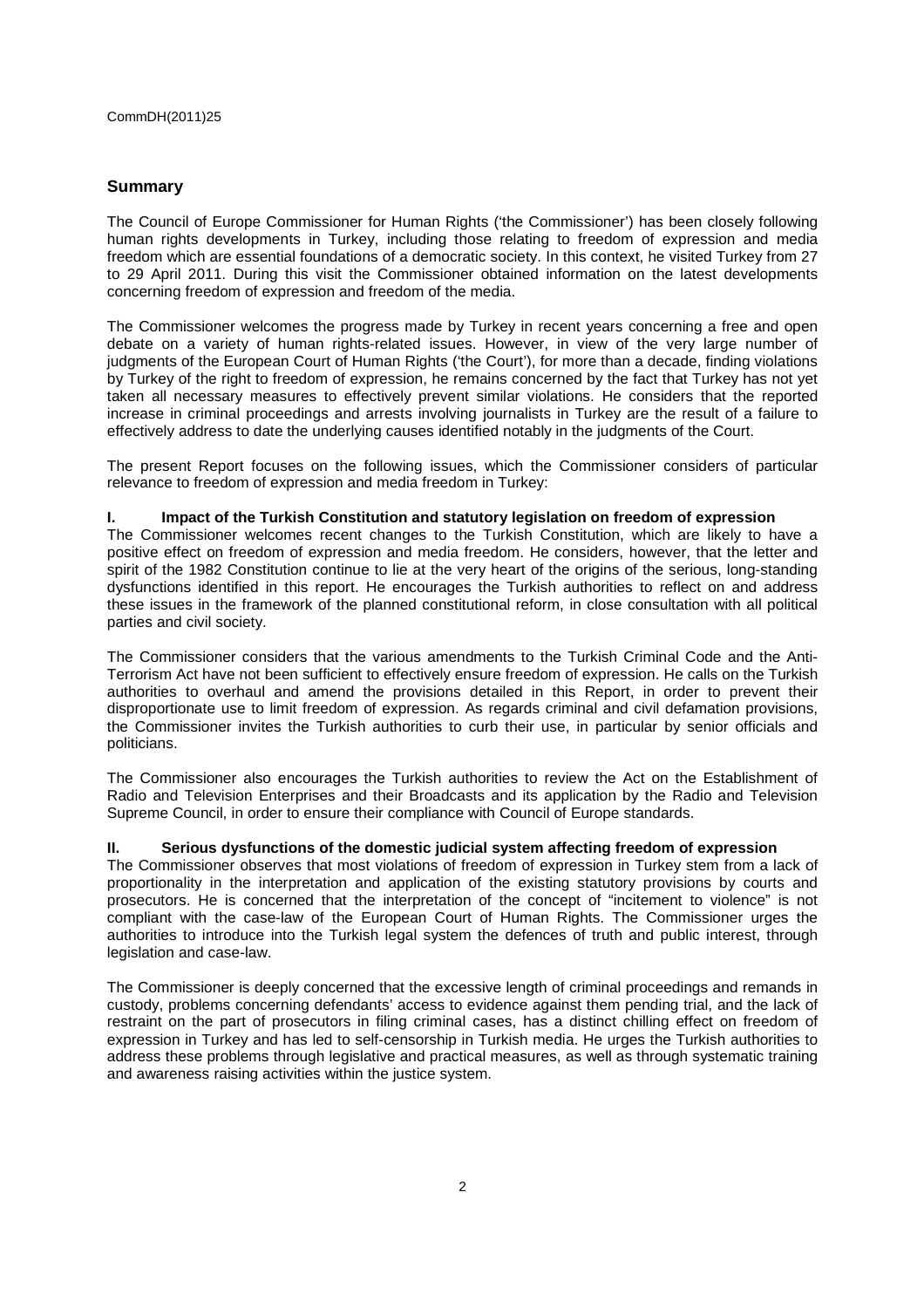## **III. Other issues (actions of non-state actors, Internet censorship, media landscape)**

The Commissioner recalls several judgments of the European Court of Human Rights, where the Court found violations of the right to freedom of expression as a result of civil defamation proceedings in Turkey. He is deeply concerned about a recent domestic judgment against the writer Orhan Pamuk in a civil defamation case, and urges the Turkish authorities to prevent this judgment from becoming established case-law.

The Commissioner is also concerned about the number of attempts at intimidation, attacks and murders perpetrated against journalists and human rights defenders. Recalling in particular the judgment of the European Court of Human Rights regarding the murder of Hrant Dink, the Commissioner urges the Turkish authorities to increase their efforts to protect journalists from and conduct effective investigations into such acts.

The Commissioner considers that the practice of censorship of the Internet and the blocking of websites in Turkey is beyond what is necessary in a democratic society. He encourages the Turkish authorities to review the Turkish Internet Act and carefully delimit its application by administrative bodies in accordance with the Council of Europe standards.

The Commissioner observes that the media landscape in Turkey, which is dominated by large conglomerations, raises certain concerns about editorial independence of newspapers and broadcasting media. He is also concerned that the labour rights of media professionals are often violated and many journalists, in particular investigative journalists, work under precarious conditions. He considers that this media landscape requires particular vigilance on the part of the authorities, who should be urged to refrain from any actions which have chilling effects on freedom of expression and on the work of media professionals.

The Commissioner's conclusions and recommendations are at the end of the Report.

The Turkish authorities' comments on the Report are appended.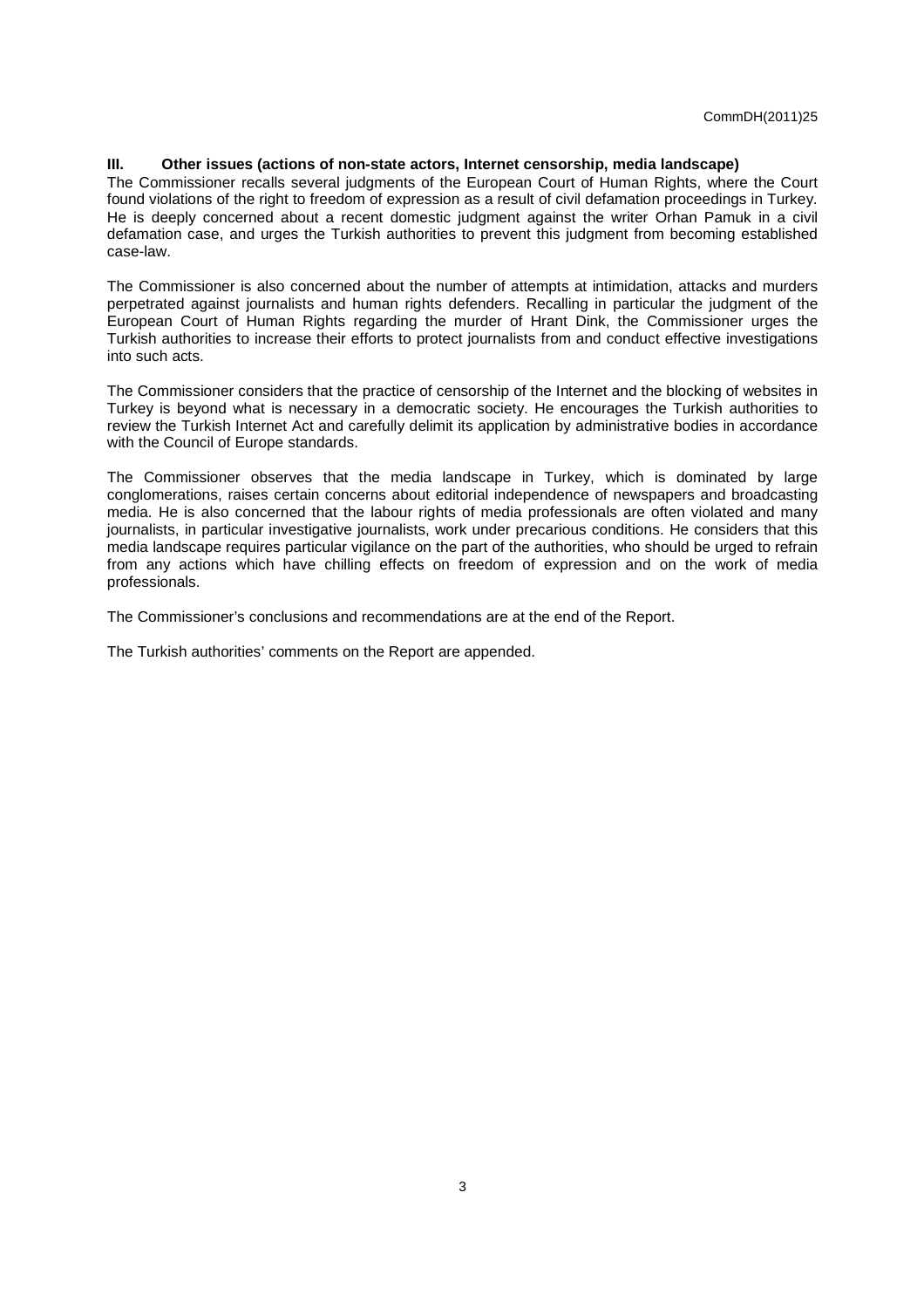## **Introduction**

- 1. Ensuring freedom of expression and a free, independent and pluralistic media is a core element for any healthy democracy. These freedoms should be fully and effectively respected and protected by states whatever the circumstances, including in the fight against terror and during periods of unrest and conflict.
- 2. The Commissioner has been closely following human rights developments in Turkey, including those relating to freedom of expression and media freedom. In this context, he visited Turkey from 27 to 29 April 2011. During this visit the Commissioner obtained information on the latest developments concerning freedom of expression and freedom of the media.<sup>1</sup> He held several meetings in Istanbul with a number of journalists and media experts, civil society organisations active in the field of human rights, as well as professional associations of journalists, publishers and lawyers. He also met the legal representatives of Nedim Şener and Ahmet Şık, two prominent journalists who had been arrested on 3 March 2011 and who were remanded in custody pending trial.
- 3. In his 2009 Report issued following his visit to Turkey the Commissioner expressed his concern regarding the large number of freedom of expression cases that have been brought against Turkey before the Court, and the large number of relevant judgments delivered by the Court against Turkey.<sup>2</sup> The Commissioner notes that violations of Article 10 of the European Convention on Human Rights ('ECHR') on freedom of expression have consistently taken a prominent place in the case-law of the Court concerning Turkey for more than a decade and continue to do so.
- 4. The execution by Turkey of a very large group of judgments by the Court concerning violations of freedom of expression is pending before the Council of Europe Committee of Ministers (more than 100 cases, the first dating from 1998).<sup>3</sup> Most of these cases concern criminal convictions, based mainly on certain provisions of the Turkish Criminal Code and the Anti-Terrorism Act (see below), coupled with a non-Convention compliant interpretation of this legislation by domestic courts, which have thus imposed undue restrictions on criticism concerning issues of public interest in the absence of any incitement to violence. It is noted that the majority of these judgments pending for supervision of execution before the Committee of Ministers concern situations where freedom of expression has been exercised and linked directly or indirectly to the "Kurdish issue" or Kurdish organisations.
- 5. Apart from criminal convictions, there are also judgments where the Court found violations in connection with unnecessary and disproportionate closures of newspapers or periodicals, suspensions of broadcasting licences for alleged separatism, defamation or incitement to violence, and unjustified interference with freedom of expression as a result of civil defamation proceedings.
- 6. There has been a growing concern, both in Turkey and internationally, regarding the large number of criminal proceedings and arrests involving journalists in Turkey.<sup>4</sup> According to the figures provided by the Turkish Trade Union of Journalists to the Commissioner, 67 press workers (including three newspaper distributors and 64 reporters, editors, correspondents or commentators) were in prison as of 19 April 2011 (8 convictions and 59 remands in custody).
- 7. According to the 2010 media watch report of the Turkish Independent Communication Network (BIA), 220 persons, including 104 journalists, faced trials in 2010 in connection with what could be

<sup>1</sup> During the visit the Commissioner was accompanied by the Deputy to the Director of his Office, Mr Nikolaos Sitaropoulos, and his Adviser, Mr Hasan Bermek.

<sup>2</sup> Report by the Commissioner for Human Rights following his visit to Turkey on 28 June-3 July 2009, Issue reviewed: Human rights of minorities, CommDH(2009)30

 $3$  For details of the cases, see the website of the Department for the execution of judgments of the European Court of Human Rights, http://www.coe.int/t/dghl/monitoring/execution.<br><sup>4</sup> See, for example, the statement of the OSCE Benresonted

See, for example, the statement of the OSCE Representative on freedom of the media on imprisoned journalists in Turkey and its annex, 4 April 2011, http://www.osce.org/fom/76373.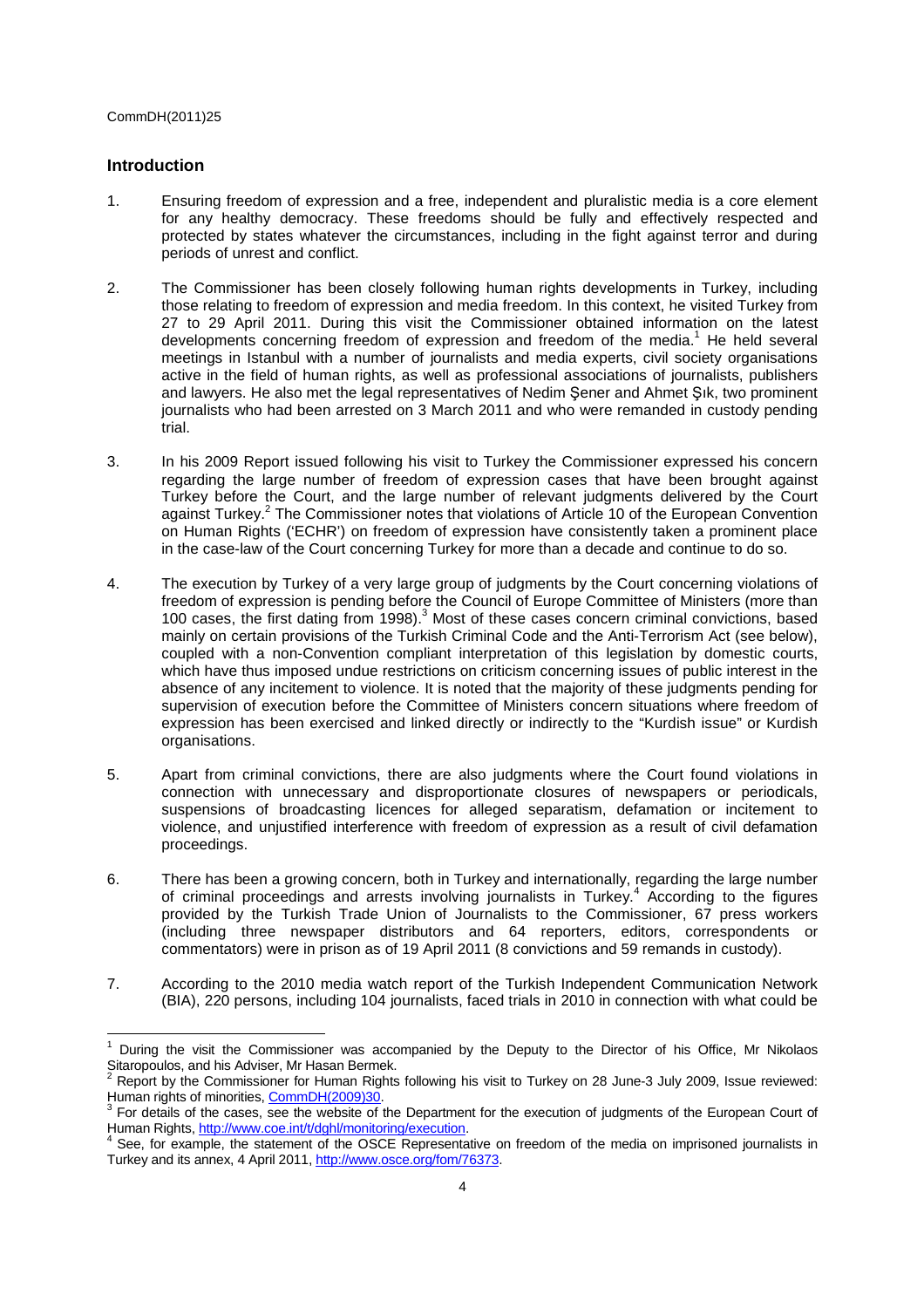considered freedom of expression cases.<sup>5</sup> In addition to cases currently on trial, there were several reports that a vast number of criminal investigations having a bearing on freedom of expression were ongoing, most of which concern the protection of the secrecy of investigations or alleged attempts to influence the functioning of the judiciary.

- 8. While recent developments, such as the arrests of the two prominent journalists Nedim Şener and Ahmet Şık, as well as the raids conducted to seize copies of an unpublished manuscript by Ahmet Sik, drew increased attention to the issue of freedom of expression in Turkey, the arrest and deprivation of liberty of a large number of journalists appear to be symptoms of a long-standing systemic dysfunction in Turkey, which is reflected in the case-law of the Court.
- 9. The Commissioner wishes to continue his constructive dialogue with the Turkish authorities on these issues. He trusts that this dialogue will be facilitated by the present Report which consists of the following sections: I. Impact of the Turkish Constitution and statutory legislation on freedom of expression; II. Serious dysfunctions of the domestic judicial system affecting freedom of expression; III. Other issues affecting freedom of expression (actions of non-state actors, Internet censorship, media landscape).

# **I. Impact of the Turkish Constitution and statutory legislation on freedom of expression**

## **I a. The Turkish Constitution and freedom of expression**

- 10. In the last decade, Turkey has adopted a number of constitutional amendments aimed at bringing its law and practice in line with the case-law of the Court. The Commissioner welcomes, in particular, the fact that Articles 13 and 26 of the Constitution, as amended, limit restrictions to freedom of expression to grounds listed in the Constitution, and specify that procedures for such restrictions should be prescribed by law. Another significant change was the amendment of Article 90 of the Constitution, designed to give direct effect to international treaties, such as the ECHR, in the Turkish domestic legal system.
- 11. However, it has been widely recognised that the letter and spirit of the present Turkish Constitution represent a major obstacle to the effective protection of pluralism and freedom of expression. The present Constitution, approved in the aftermath of the coup d'état of 12 September 1980, enshrines a state-centrist approach, based on the principle of the 'indivisible integrity of the state', and an apparent intolerance towards pluralism.
- 12. The constitutional amendments approved in the referendum of 12 September 2010 imply reforms which, while not affecting freedom of expression directly, could nonetheless have a positive impact. The Commissioner notes in particular the setting up of an Ombudsman, the right to individual application to the Constitutional Court, independent supervision of judges and prosecutors, and limitation of the competence of military courts to military offences. With respect to the future Ombudsman, the Commissioner recalls the importance of the relevant international standards, and in particular the Paris Principles. <sup>6</sup> He also welcomes the changes aiming at reinforcing the independence of the judiciary, and the progress made with regard to the status of the High Council of Judges and Prosecutors (HSYK).
- 13. The Commissioner welcomes the momentum and growing consensus, both within the domestic political parties and civil society, for a more thorough constitutional change in the near future.

<sup>&</sup>lt;u>s</u><br>
<sup>5</sup> See BIA <u>2010 Media Monitoring Report,</u> available on www.bianet.org.

<sup>&</sup>lt;sup>6</sup> Principles relating to the Status of National Institutions (The Paris Principles), Adopted by UN General Assembly resolution 48/134 of 20 December 1993. See also the Commisioner's viewpoint "Ombudsmen are key defenders of human rights – their independence must be respected", 18 September 2006.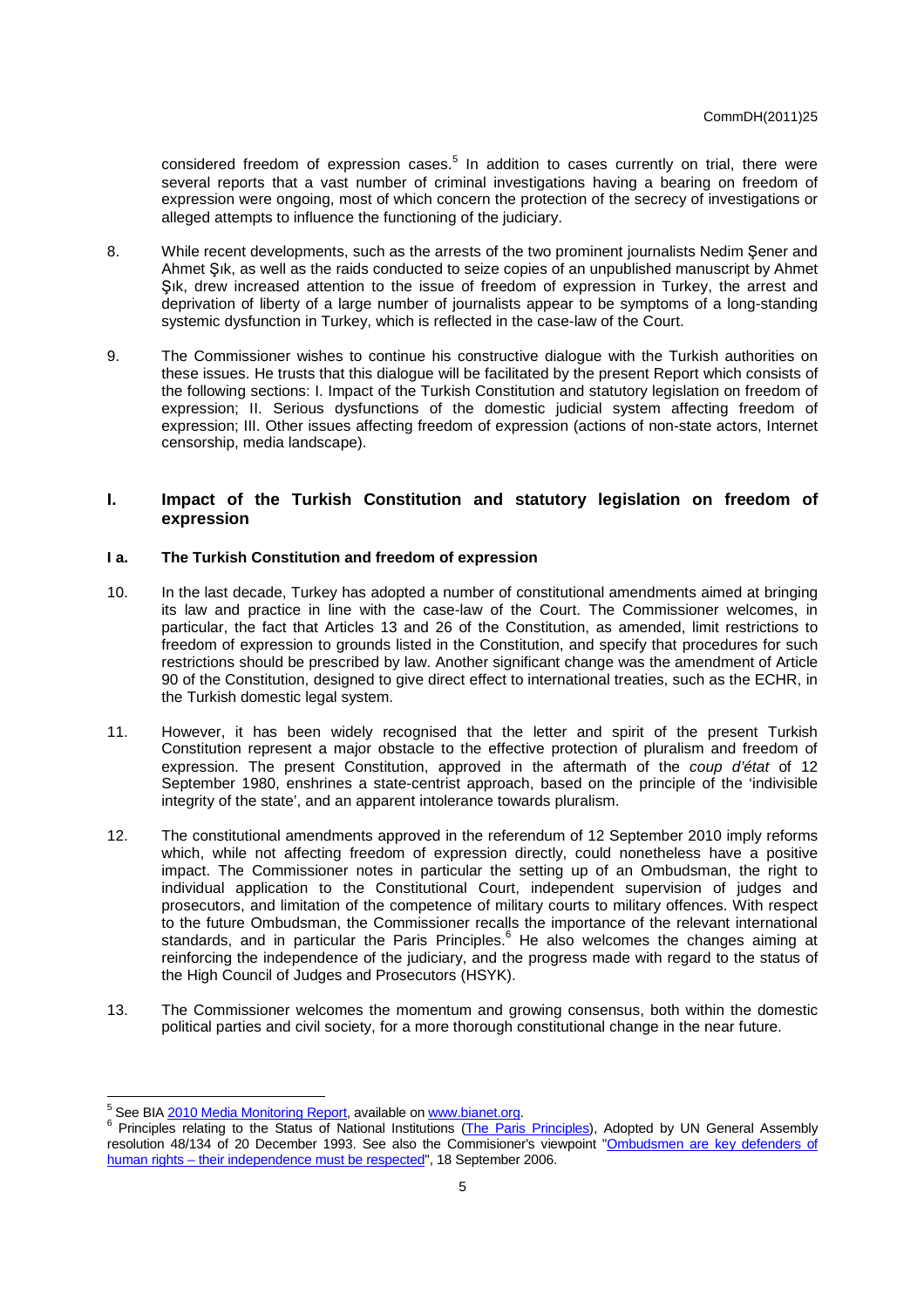14. In this context the Commissioner encourages the Turkish authorities to pay special attention to the role of the Turkish Constitutional Court. The Commissioner welcomes the recent constitutional changes concerning this institution, in particular the right to individual petition. However, he notes that the Constitutional Court currently lacks the competence to assess the compatibility of Turkish laws with relevant international treaties, including the ECHR, in spite of Article 90 of the Constitution. This has reportedly led to some confusion, and caused delays in the introduction of ECHR standards into the case-law of Turkish courts.

#### **I b. Turkish statutory legislation and freedom of expression**

15. As noted by the Commissioner following his 2009 visit to Turkey, the Turkish Criminal Code and the Anti-Terrorism Law, at the origin of the vast majority of freedom of expression cases against Turkey brought to the European Court of Human Rights, were amended in 2004 and 2006 respectively.<sup>7</sup> There have also been some amendments subsequently. However, the provisions in the amended texts have kept the contents of the former texts largely intact. This assessment has been validated by the Court in 2010, in particular in its judgments in the cases of Dink v. Turkey<sup>8</sup> (concerning Article 301 of the Turkish Criminal Code as amended) and Gözel and Özer v. Turkey<sup>9</sup> (concerning Article 6, paragraph 2 of the Anti-Terrorism Act as amended).

#### **The impact of the Turkish Criminal Code**

- 16. The Commissioner notes that criminal proceedings continue to be brought against journalists, writers and human rights defenders, on the basis of a number of provisions of the Turkish Criminal Code. Of particular concern are those provisions of the new Criminal Code containing the same offences as the provisions of the former Criminal Code which gave rise to violations of Article 10 ECHR according to the Court. The main offences in this respect are:
	- Praising a crime or criminal, Article 215 (former Article 312, paragraph 1);
	- Inciting the population to enmity or hatred and denigration, Article 216 (former Article 312, paragraphs 2 and 3);
	- Insulting the Turkish nation, the State of the Turkish Republic, the Turkish Grand National Assembly, the Government of the Republic of Turkey or the judicial organs of the state, Article 301 (former Article 159);
	- Discouraging persons from doing their military service, Article 318 (former Article 155).

It is noted that committing some of these acts through the press or other publications is considered an aggravating circumstance, increasing the punishment by half (Articles 218 and 318).

17. Following his visit to Turkey in 2009, the Commissioner expressed his concern regarding Article 301, notwithstanding an amendment adopted in 2008 which led to a decrease in the number of proceedings brought under this article. On 14 September 2010 the Court delivered its judgment in the case of Dink v. Turkey in which it found a violation of Article 10 ECHR on account of Hrant Dink's conviction based on Article 301. The Court held that Hrant Dink's conviction for denigrating Turkish identity prior to his murder did not correspond to any "pressing social need" which is one of the major conditions on which interference with one's freedom of expression may be warranted in a democratic society. The Commissioner considers that the amendment adopted in 2008, which subjects prosecution to a prior authorisation by the Ministry of Justice in each individual case, is not a lasting solution which can replace the integration of the relevant ECHR standards into the Turkish legal system and practice, in order to prevent similar violations of the Convention.

 $^7$  Report by the Commissioner for Human Rights following his visit to Turkey on 28 June-3 July 2009, Issue reviewed: Human rights of minorities, CommDH(2009)30.

Dink v. Turkey, judgment of 14 September 2010.

 $^{9}$ Gözel and Özer v. Turkey, judgment of 6 July 2010.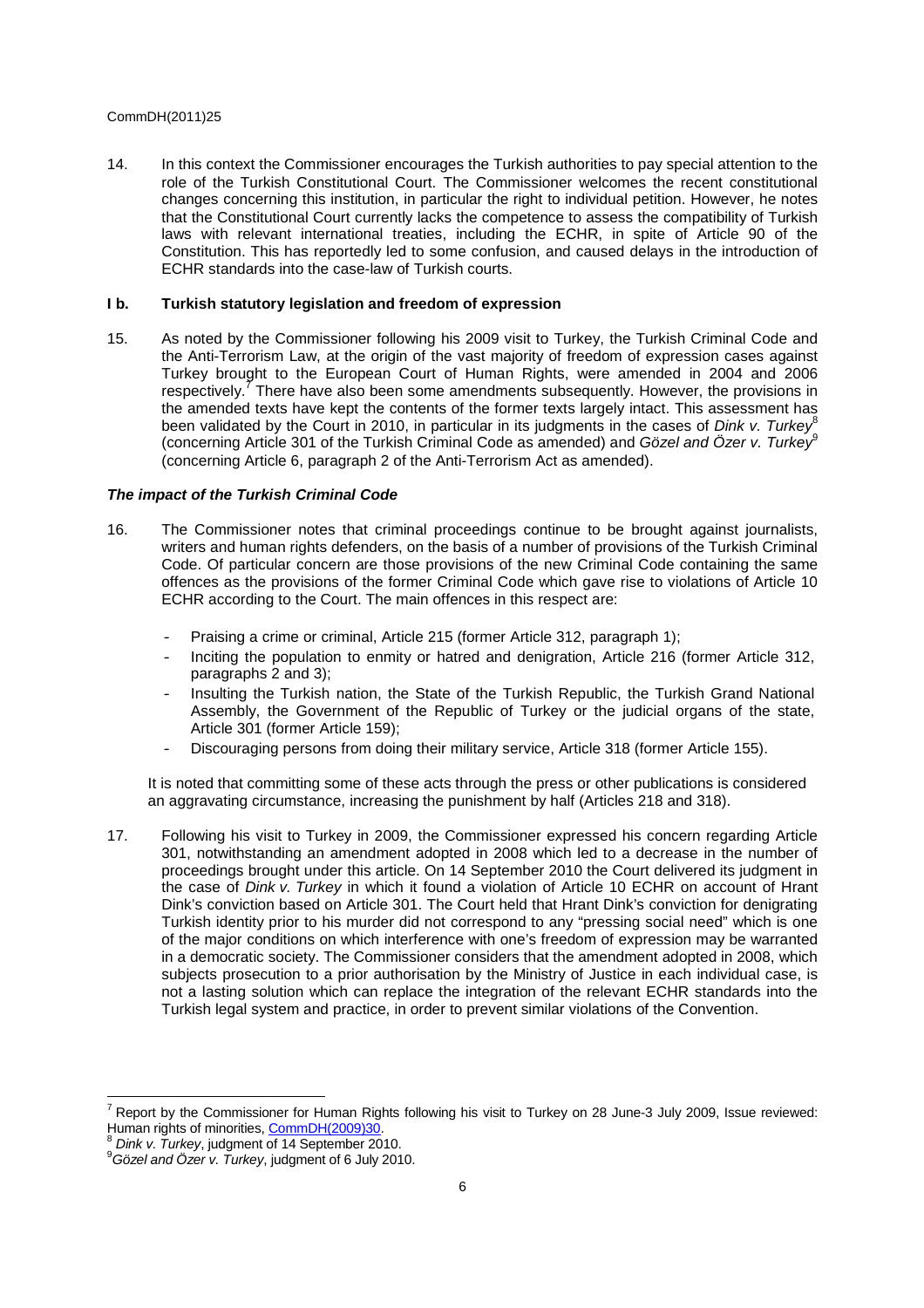- 18. Following his 2009 visit the Commissioner expressed his deep concern about the application of Article 220 of the Criminal Code, and in particular its paragraphs 6 and 8,<sup>10</sup> and considers that this concern remains valid in the context of freedom of expression and freedom of the media in Turkey.
- 19. As regards cases concerning convictions for having published statements which were considered to incite abstention from compulsory military service, six judgments of the Court against Turkey await execution.<sup>11</sup> Pursuant to Article 318 of the Criminal Code, the non-violent expression of opinions on conscientious objection is still a criminal offence, similar to the former Article 155 which gave rise to these judgments. The Court held that the fact that an article on conscientious objection was published in a newspaper was an indication that it could not be considered as incitement to immediate desertion. This is in contradiction with Article 318, paragraph 2 of the Criminal Code, according to which the publication itself is an aggravating circumstance. The Commissioner is concerned by the fact that the above provision continues to be applied. He has been informed that in June 2010 four persons were sentenced by an Ankara court to imprisonment ranging from 6 to 18 months for having issued a press release in favour of a conscientious objector, Enver Aydemir.<sup>12</sup>
- 20. In addition to these provisions, the Criminal Code contains several others which have a bearing on freedom of expression, in particular Articles 285 (breaching the confidentiality of criminal investigations) and 288 (attempting to influence judicial bodies unlawfully). These Articles have come to particular prominence since 2007, due to a steep increase in cases brought against journalists in connection with their writings on the Ergenekon case. According to the European Commission, there were more than 4 000 ongoing investigations on the basis of these articles as of 2010.<sup>13</sup>
- 21. Chapter 8 of the Criminal Code concerning "crimes against dignity" and in particular Article 125 on defamation, has also often been used against journalists. According to the Turkish Independent Communication Network (BIA), 14 persons, including 11 journalists, were sentenced to a combined prison term of 11 years and 4 months and fines of 23 780 000 TL (approx 10 million  $\epsilon$ ) in 2010 as a result of criminal defamation cases.<sup>14</sup> There are a total of 47 persons still facing trial. The Commissioner notes with concern that many of these cases have been initiated by high officials, including the Prime Minister, following statements they see as defamatory, including statements made in the press or broadcasting media.
- 22. As regards Article 226 of the Criminal Code regarding obscenity, the Commissioner notes that the application of the previous version of this Article (former Article 426) had led in 2010 to a finding of a violation of Article 10 ECHR in the case of Akda*ş* v. Turkey.<sup>15</sup> However, the Commissioner welcomes the fact that the new Article 226 has introduced an exception for works of scientific or artistic interest. Nevertheless, the Commissioner remains concerned by reported criminal proceedings initiated under this Article concerning depictions or descriptions of homosexuality. He notes in this context that the definition of the concept of obscenity is also relevant for the application of the Turkish Acts concerning broadcasting media and the Internet (see below).

 $10$  Article 220, paragraph 6 provides that any person who commits an offence on behalf of an illegal organisation, even though they are not a member of the organization, shall be sentenced for the offence as well as for membership of the organisation. Paragraph 8 defines the offence of making propaganda for a terrorist organization or its aims. The leading case is *Ergin v. Turkey*, judgment of 4 May 2006.

<sup>&</sup>lt;sup>12</sup> See BIA 2010 Media Monitoring Report.

<sup>13</sup> European Commission, Turkey 2010 Progress Report, COM (2010) 660.

<sup>&</sup>lt;sup>14</sup> See BIA 2010 Media Monitoring Report.

<sup>&</sup>lt;sup>15</sup> Akdas v. Turkey, judgment of 16 February 2010. This case concerned the imposition of a fine on the publisher of the Turkish translation of the novel « Les onze mille verges » by Guillaume Appollinaire, first published in 1907, and the seizure of copies of the book. The Court found that the acknowledgment of the cultural, historical and religious particularities of the Council of Europe's member states could not go so far as to prevent public access to a work belonging to the European literary heritage. The Court found that the application of the Turkish legislation did not satisfy a pressing social need and that the measures had been disproportionate to the aim of the protection of morals, thus not necessary in a democratic society.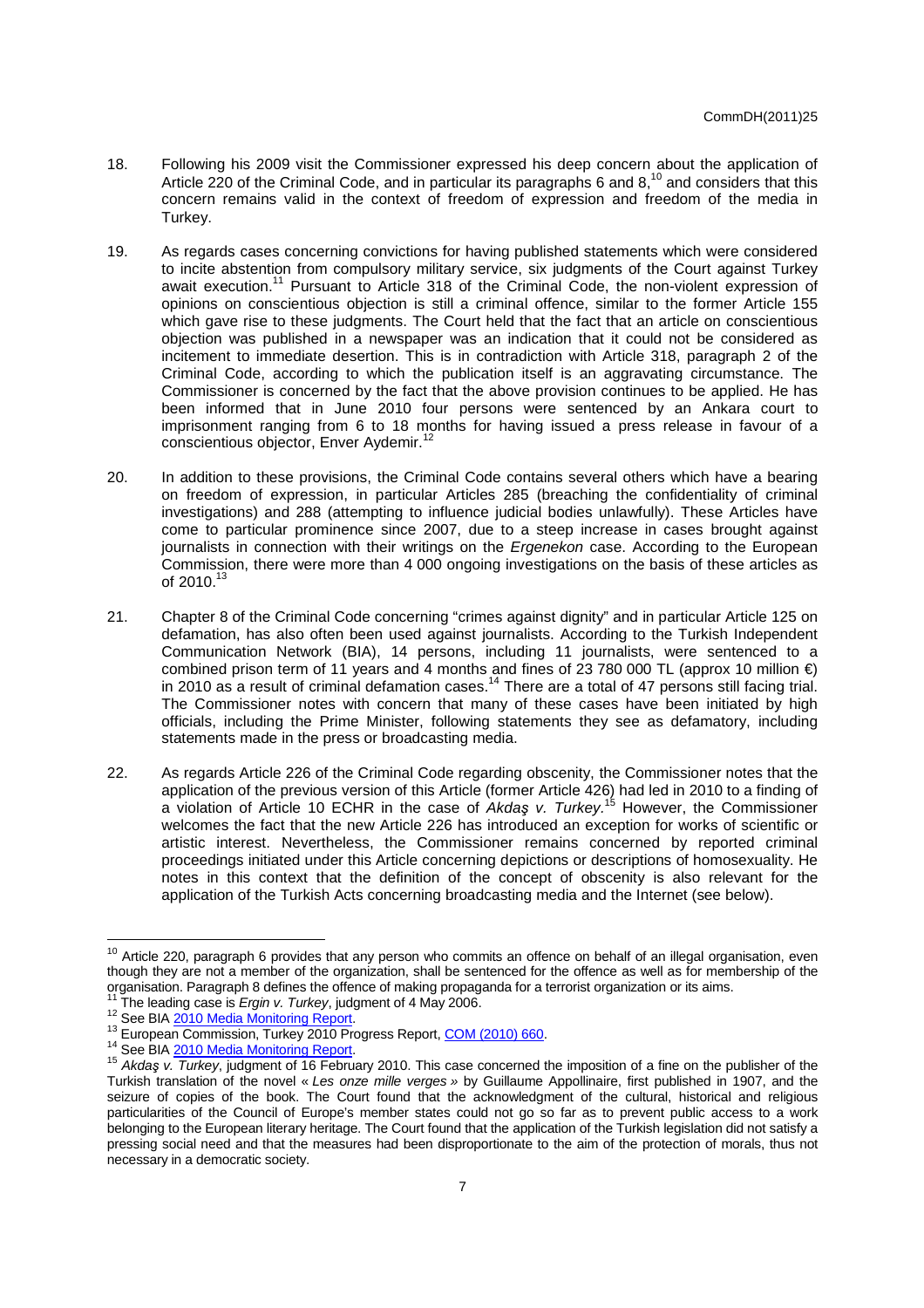23. The Commissioner notes that many other provisions of the Criminal Code are used in freedom of expression-related cases, notably those concerning offences against privacy (Articles 132-134). Finally, Article 314 of the Criminal Code concerning criminal organisations aiming at overthrowing the constitutional order, is often used in conjunction with the Anti-Terrorism Act (see below).

# **The Turkish Anti-Terrorism Act**

- 24. Following his 2009 visit to Turkey the Commissioner expressed his concern about the continued application of the Anti-Terrorism Act (Act No. 3713) with a view to prosecuting and convicting persons who have expressed non-violent opinions, in particular in cases where the opinions expressed relate to the situation of the Kurdish minority in Turkey or the ongoing conflict mainly in south-east Turkey.<sup>16</sup>
- 25. The Commissioner regrets that the situation has not changed since 2009 and that the provisions of this Act continue to be used in the same way. The main provisions of this Act of relevance to freedom of expression are:
	- Article 6, paragraph 2, which provides that printing or publishing of declarations or leaflets emanating from terrorist organisations is punishable by a term of imprisonment from one to three years. The Commissioner notes that before the amendment in 2006, the punishment was only a pecuniary fine;
	- Article 6, paragraph 4, which provides for imprisonment of owners (ranging from a thousand to ten thousand days) and editors (up to five thousand days) of press or other media, even if they have not personally participated in the commission of crimes coming under Article 6 (a kind of objective criminal liability);
	- Article 6, paragraph 5, which allows for the suspension by a judge of the publication of periodicals containing propaganda of a terrorist organisation, incitement to commit a crime, or praising of a committed crime, for a period ranging from 15 days to a month;
	- Article 7, paragraph 2, which provides for a term of imprisonment from one year to five years for propaganda in favour of a terrorist organisation (increased by half if committed through the press, including punishment for the owner and editor of the periodical).
- 26. The Commissioner is deeply concerned by the figures provided in the media watch report of the Independent Communication Network (BIA), according to which 33 persons were sentenced to a total of 365 years of imprisonment in 2010 on the basis of the Anti-Terrorism Act in connection with cases which could be considered of relevance to freedom of expression. This is a substantial increase compared to 2009 (the corresponding figures for 2009 were 23 persons for a combined term of 58 years).<sup>17</sup> Most prominently the editor-in-chief of the Kurdish-language daily Azadiya Welat was sentenced to 166 years of imprisonment by an assize court in Divarbakir in March 2010.
- 27. A particular problem is the combination of the Anti-Terrorism Act and certain provisions of the Turkish Criminal Code, in particular Article 220, paragraph 8 of the latter, which provides for imprisonment ranging from one to three years for a person who makes propaganda in favour of a criminal organisation or its aims. This allows for a very wide interpretation, in that even non-violent statements can be subject to proceedings, when they are seen to overlap with any one of the aims of a terrorist organisation.
- 28. The Commissioner notes that Article 6, paragraph 2 of the Anti-Terrorism Act has recently been scrutinised by the Court. In its judgment in the case of Gözel and Özer v. Turkey<sup>18</sup> of 6 July 2010, the Court found a violation of Article 10 ECHR, noting that the grounds for the applicants' criminal convictions, which were based on the publication of statements of illegal organisations and members of illegal organisations, had not been sufficient. The Court considered that the absence

 $16$  Report by the Commissioner for Human Rights following his visit to Turkey on 28 June-3 July 2009, Issue reviewed: Human rights of minorities, CommDH(2009)30, paragraph 56.

See BIA 2010 Media Monitoring Report.

<sup>&</sup>lt;sup>18</sup> Gözel and Özer v. Turkey, judgment of 6 July 2010.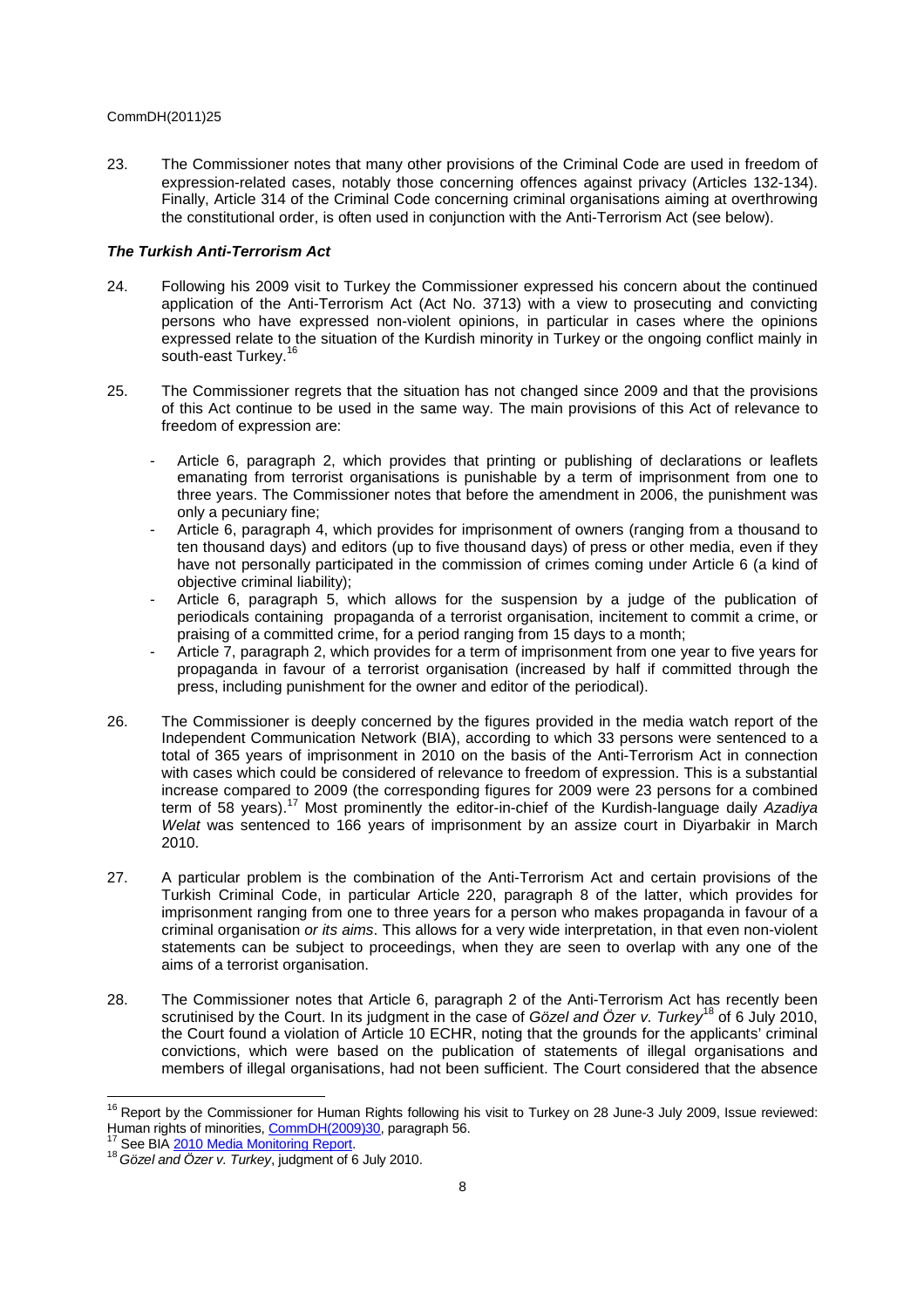of reasoning stemmed from the very wording of Article 6, paragraph 2 of the Anti-Terrorism Act, which contained no obligation for judges to carry out a textual or contextual examination of the writings, in the light of the criteria established and implemented by the Court under Article 10 ECHR. This appears to explain many cases where journalists were prosecuted under the Anti-Terrorism Act for journalistic activity, e.g. for publishing interviews with members of illegal organisations. The Court observed (in a non-operative part of its judgment) that to bring the relevant domestic law into compliance with Article 10 would constitute an appropriate form of redress by which to put an end to the violation in question.<sup>19</sup>

- 29. The continued use of Article 6, paragraph 5 of the Anti-Terrorism Act to suspend publications, in particular Kurdish newspapers, but also some publications associated with the revolutionary left movement, has particularly affected freedom of expression in Turkey. The Commissioner recalls that the Court found in its 2009 judgment in the case of Urper and others v. Turkey,<sup>20</sup> that the practice of suspending the publication of periodicals on the basis of this provision was in breach of Article 10 of the Convention. The Court noted that the measures in question were not imposed only on selected issues but on the future publication of entire newspapers whose content was unknown at the time of the domestic courts' decisions, which were taken without hearing the applicants.
- 30. The Court therefore concluded that the suspension orders had the preventive effect of dissuading the applicants from publishing similar articles or news reports in the future, hindered their professional activities and constituted censorship (the so-called "chilling effect"). In its judgment, the Court noted (in a non-operative part of the judgment) that the Turkish government should revise the provision in question in order to put an end to the practice of suspending the future publication and distribution of entire periodicals. As of April 2011, no information had been provided by the Turkish government to the Committee of Ministers regarding the execution of this judgment. In this context, the Commissioner notes that, in 2010 alone, the Kurdish-language newspaper Azadiya Welat was suspended three times, each time for a period of one month.

#### **Media legislation and regulatory authorities**

- 31. The Turkish Press Act, which was largely amended in 2004, is generally seen by press professionals as an important improvement regarding the regulation of the press. The Commissioner welcomes the fact that these amendments included provisions concerning the protection of journalists' sources. However, he is concerned that the Act does not include a strong public interest clause for the protection of journalists. He also notes some concerns regarding a decision by the Turkish Constitutional Court of 2 May 2011 invalidating Article 26 of the Press Act, which imposes time limits for the filing of criminal cases by prosecutors following publication in a periodical (two months for a daily and four months for a weekly). $^{21}$
- 32. The Commissioner is concerned by the fact that the Act on the Establishment of Radio and Television Enterprises and their Broadcasts (Act No. 6112 of 15 February 2011, which replaced Act No. 3984) contains many restrictions, which are vigorously applied by the regulatory authority, the Radio and Television Supreme Council (RTÜK). Most notably, Article 6 of the aforementioned Act contains more than 20 principles with which media service providers have to conform. Failure to respect these principles may result in administrative sanctions going from warnings, substantial fines, and temporary suspensions, up to complete withdrawal of broadcasting licences. The above Act provides the RTÜK with a great degree of latitude in interpreting relevant principles and monitoring their respect by broadcasters. The Commissioner notes in particular that these principles contain references to notions subject to subjective interpretation, such as "public morality", "family values", "trivialisation of violence", etc.

<sup>&</sup>lt;sup>19</sup> This kind of « soft instructions » form part of the quasi-pilot judgments rendered by the Court, after the first pilot judgment rendered in 2004 in the case of Broniowski v Poland. Unlike the quasi-pilot judgments, in the pilot judgments the Court indicates in the operative provisions of its judgments general measures that the respondent state is obliged to take, under the CM supervision, in order to execute the judgment in question (and avoid recurrence of the violation). Urper and others v. Turkey, judgment of 20 October 2009.

<sup>&</sup>lt;sup>21</sup> See the press release of the OSCE Representative on Freedom of the Media, 17 May 2011.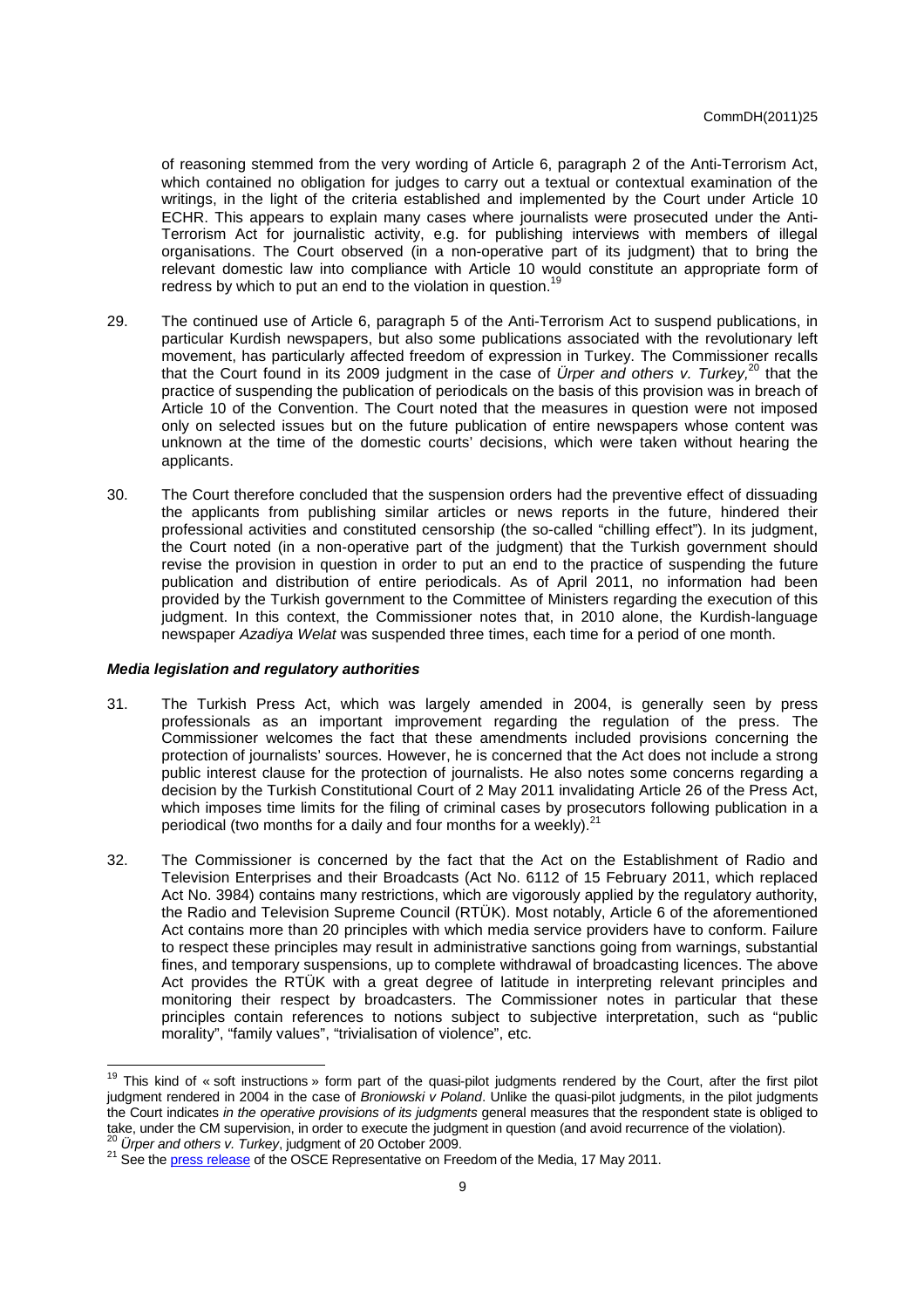- 33. Decisions by the RTÜK and their subsequent validation by administrative courts have already been brought to the attention of the Court. The execution of four relevant judgments is pending before the Committee of Ministers, the leading case being  $\ddot{O}zg\ddot{u}r$  Radyo v. Turkey.<sup>22</sup> In this judgment, the Court considered, contrary to the RTÜK and domestic administrative courts, that the statements having led to warnings and suspensions of broadcasting licences not only did not incite to violence or hatred, but covered questions of general interest. In a more recent judgment, the Court held that an administrative sanction imposed by the RTÜK had been arbitrary and violated procedural guarantees necessary for the respect of Article 10 ECHR. $^{23}$
- 34. As an illustration of this problem, the RTÜK issued a warning and asked for explanations from a broadcaster for having broadcast, with encryption, a film, on the ground that the depiction of a same-sex marriage in the film was a violation of the principle contained in Article 4(z) of Act No. 3984, which concerns "programmes which could impair the physical, mental and moral development of young people and children".

# **II. Serious dysfunctions of the domestic judicial system affecting freedom of expression**

35. There are a number of long-standing, systemic shortcomings in the administration of justice in Turkey, which have been highlighted in numerous judgments of the Court. The Commissioner is concerned about the significant impact of this situation on freedom of expression in Turkey, including freedom of the media.

## **I a. Definition of acceptable restrictions to freedom of expression and "incitement to violence"**

- 36. The Commissioner recalls that freedom of expression is one of the essential foundations of a democratic society. It is to be noted that under the ECHR, this freedom is subject to exceptions which must, however, be construed strictly, and any restrictions must be established convincingly. Most violations by Turkey of Article 10 ECHR result from a lack of proportionality in the interpretation and application of the legal provisions relating to freedom of expression by both judges and prosecutors. This concerns notably restrictions on criticism relating to issues of public interest, in the absence of any incitement to violence.
- 37. As described above, Turkey made a number of legislative changes aimed at bringing its law and practice in line with the case-law of the Court, including by amending the Constitution. However, the Commissioner observes that the Turkish judiciary still seems to adopt a considerably wider interpretation of "incitement to violence" (that would justify restrictions in a democratic society) than the Court's case-law allows, and more efforts are necessary for the practice and case-law of domestic courts, and in particular that of the supreme courts, to internalise the ECHR standards. Furthermore, despite several judgments of the Court<sup>24</sup>, there is no indication that domestic courts, when deciding on freedom of expression cases, systematically assess whether the content of journalistic reporting is true, and if so, whether the public has a legitimate interest in and a right to obtain the information in question (the so-called defences of truth and public interest).
- 38. The Commissioner recalls the Court's case-law according to which 'while the press must not overstep the bounds set, inter alia, for the protection of vital interests of the State such as national security or territorial integrity against the threat of violence or the prevention of disorder or crime, it is nevertheless incumbent on the press to impart information and ideas on political issues,

 $^{22}$  Özgür Radyo v. Turkey, judgment of 30 March 2006.

<sup>23</sup> Nur Radyo ve Televizyon Yayıncılı*ğ*ı A.*Ş*. v. Turkey, judgment of 12 October 2010.

<sup>&</sup>lt;sup>24</sup> See the Court's judgment in the case of Sürek v. Turkey (No. 2), judgment of 8 July 1999, paragraphs 35-39; see also Özgür Gündem v. Turkey, judgment of 16 March 2000, paragraph 68. These cases concerned news articles concerning alleged serious misconduct of public officials, which, if true, were of public interest. However, the truth of the articles and the public's right to be informed were not factors taken into account by domestic courts when applying the Turkish legislation.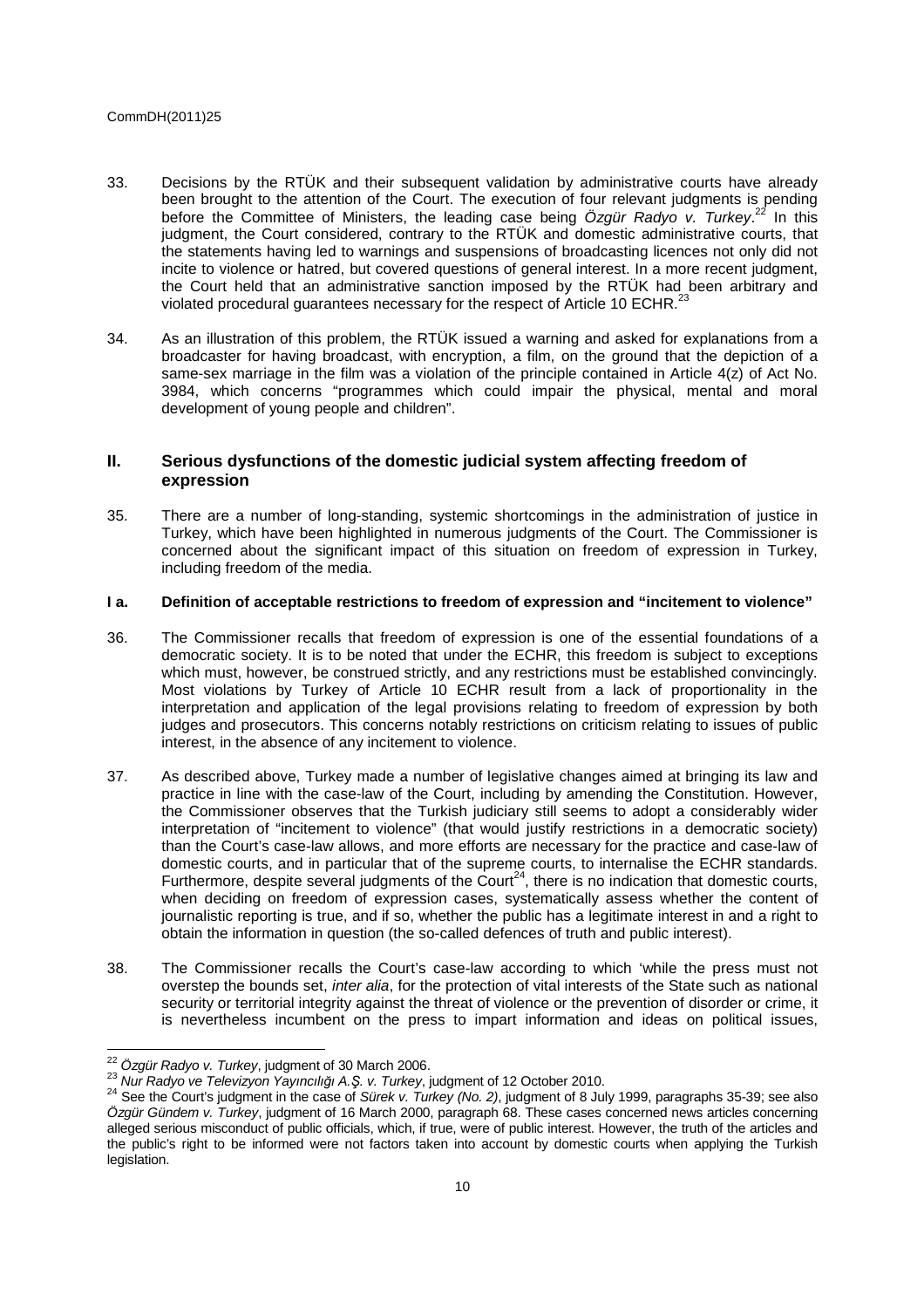including divisive ones. Not only has the press the task of imparting such information and ideas; the public has a right to receive them. Freedom of the press affords the public one of the best means of discovering and forming an opinion of the ideas and attitudes of political leaders'.<sup>25</sup>

- 39. Therefore, the legislative changes to the Criminal Code and the Anti-Terrorism Act adopted so far do not appear in themselves to be sufficient to prevent similar violations of Article 10 ECHR by Turkish judges and prosecutors, in the absence of a drastic shift in the adjudicative approach of the judiciary.
- 40. Already in the Report following his visit to Turkey in 2009, the Commissioner stressed the importance of systematic training of judges and prosecutors in the Court's case-law. Recalling the Committee of Ministers Recommendation Rec(2004)4 on the European Convention on Human Rights in university education and professional training,<sup>26</sup> the Commissioner underlined the importance of initial and continuous professional training, especially of judges and prosecutors, for a Convention-compliant interpretation and application of domestic legislation.
- 41. To this end, the Commissioner fully encouraged the continuation and reinforcement by the Ministry of Justice of the relevant legal and human rights capacity building programmes which are carried out in co-operation with the Council of Europe. The Commissioner notes that the 2010 Interlaken Declaration also called upon member states to commit themselves to "continuing to increase, where appropriate in co-operation with national human rights institutions or other relevant bodies, the awareness of national authorities of the Convention standards and to ensure their application".<sup>27</sup>

## **II b. Systemic problems in domestic criminal proceedings – side effects on freedom of expression**

- 42. The Commissioner is concerned that the length of detentions on remand remains a major problem in the Turkish judicial system. As of April 2011, there were 121 judgments of the Court under supervision of execution, which primarily concern the length of detention on remand and excessive length of criminal proceedings in Turkey. The Court found notably that the absence of sufficient reasons given by domestic courts in their decisions to extend detention, using instead stereotyped wording such as "having regard to the nature of the offence, the state of the evidence and the content of the file", $^{28}$  constituted a violation of Article 5, paragraph 3 of the ECHR.
- 43. The Court also considered in some cases that domestic courts had failed to take into account alternative restrictions on personal freedom, such as bans on leaving the country or release on bail, despite the fact that such measures are provided for in the Turkish Code of Criminal Procedure. In many cases, the applicants had no domestic remedy whereby they could challenge the lawfulness of their detention, which was genuinely adversarial or offered reasonable prospects of success (in violation of Article 5, paragraph 4 ECHR).
- 44. In the relevant leading case Cahit Demirel v. Turkey, the Court considered, in the light of more than 140 similar cases pending before it, that these cases originated "in widespread and systemic problems arising out of the malfunctioning of the Turkish criminal justice system and the state of the Turkish legislation, respectively" and that "general measures at national level must be taken" in order to remedy the situation.<sup>29</sup>
- 45. The Court also found on several occasions violations of Article 6, paragraph 1 ECHR concerning the right to a fair trial, owing to failures to communicate the prosecutor's opinion to the applicants.

<sup>&</sup>lt;sup>25</sup> Sürek v. Turkey (N°1), judgment of 8 July 1999, paragraph 59.

<sup>&</sup>lt;sup>26</sup> Committee of Ministers Recommendation, Rec(2004)4, on the European Convention on Human Rights in university education and professional training.

<sup>&</sup>lt;sup>27</sup> High Level Conference on the Future of the European Court of Human Rights, Interlaken Declaration, 19 February 2010, paragraph 4.b of the Action Plan.

Cahit Demirel v. Turkey, judgment of 7 July 2009, paragraph 45.

<sup>&</sup>lt;sup>29</sup> Cahit Demirel v. Turkey, judgment of 7 July 2009, see paragraphs 46 and 48.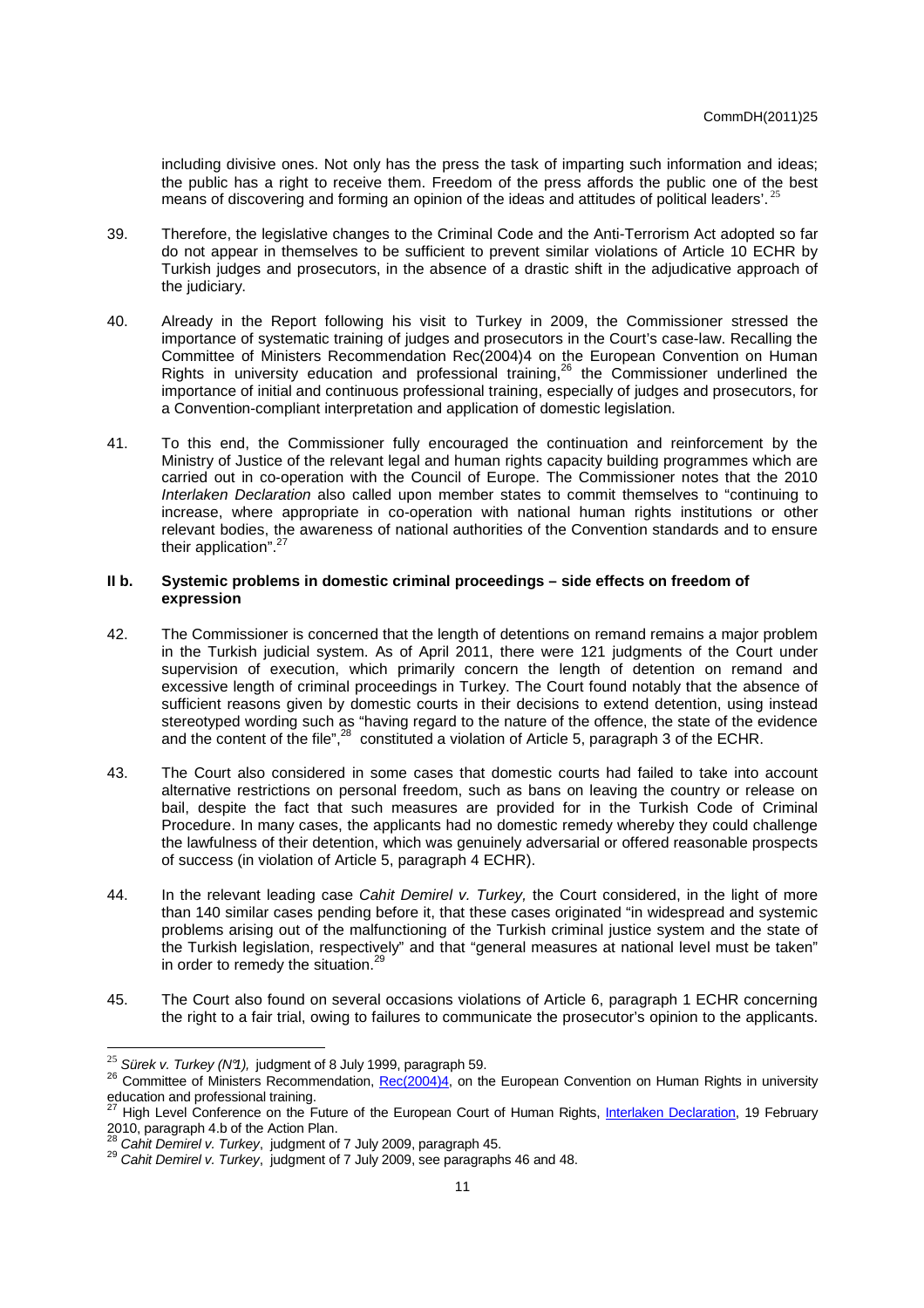As regards equality of arms, access to evidence against defendants is another major concern for the Commissioner: in accordance with Article 10(d) of the Anti-Terrorism Act, and by derogation from normal criminal procedure, a prosecutor may request that the access of the defendant's counsel to the contents of the prosecution file be restricted. A judge may authorise this restriction, if he or she considers that such access can compromise the investigation. The Commissioner notes with concern that this possibility is routinely applied and that it was used, for example, in 2011 in the above-mentioned case of Nedim Şener and Ahmet Şık.

- 46. Excessive length of criminal proceedings is another major concern, as can be seen in the extensive case-law of the Court concerning this question. A prominent case in this respect was the criminal prosecution of Pınar Selek, a sociologist who was arrested in connection with an alleged bombing which took place in July 1998, and has been subject to criminal proceedings ever since. At the time of the event, she was conducting sociological research into the PKK. On 9 February 2011, she was acquitted for the third time in this 13-year old case by the competent Istanbul assize court. The previous two acquittals had been quashed by the Supreme Court (Yargıtay). The competent prosecutor announced that he would once more appeal the acquittal decision.
- 47. The difficulties concerning the excessive length of criminal proceedings are compounded by the fact that in many cases, especially where proceedings are brought under the Anti-Terrorism Act, suspects are kept in custody for excessively long periods without an indictment.
- 48. In connection with the 2011 arrest of Ahmet Şık, the Commissioner was informed about raids conducted at Şık's home, at the offices of his lawyers, the publishing house Ithaki and the daily Radikal newspaper, in order to seize or destroy copies of his unpublished manuscript entitled "İmamın Ordusu". The Commissioner is concerned about this event, and the court order notified to the persons concerned, which allegedly specified that any refusal to hand over copies of the draft would constitute a crime under Article 124 of the Code of Criminal Procedure (procedures concerning individuals who refuse to surrender requested items), as well as the crime of aiding a criminal organisation. An appeal against the decision to seize the manuscript, on the grounds that it constituted a breach of Articles 124 and 126 of the Code of Criminal Procedure and of Article 36 of the Advocacy Act which provide immunity from seizures to persons who can refuse testimony against the principal accused, was reportedly dismissed by the competent assize court.
- 49. The Commissioner is deeply concerned about the decision of the prosecutors and courts to seize copies of an unpublished manuscript, which has serious chilling effects on freedom of expression, of the press and of publication. He is also very concerned about the information provided by the lawyers of Nedim Şener and Ahmet Şık, according to which the interrogation by the police and the competent prosecutor concerned exclusively their journalistic activity and sources.
- 50. In conclusion, the combination of these factors results in a situation where the mere possibility of the opening of an investigation by a prosecutor can be a dissuasive factor against the exercise of freedom of expression, regardless of the final outcome of the actual trial. However, prosecutors appear to exercise little restraint in filing criminal cases, including clearly unmeritorious cases, in particular in the light of the case-law of the European Court of Human Rights. This state of affairs has reportedly led to a great degree of self-censorship in mainstream Turkish media.

# **III. Other issues**

## **III a. Actions of non-state actors affecting freedom of expression and of the media in Turkey**

- 51. There are numerous reports in the media according to which journalists and human rights activists have been attacked or threatened by third persons, in connection with their journalistic activity concerning individuals or for their opinions.
- 52. The most prominent example in this respect is the murder of Hrant Dink, editor-in-chief of the newspaper Agos, on 19 January 2007. It is important to note that in its judgment concerning this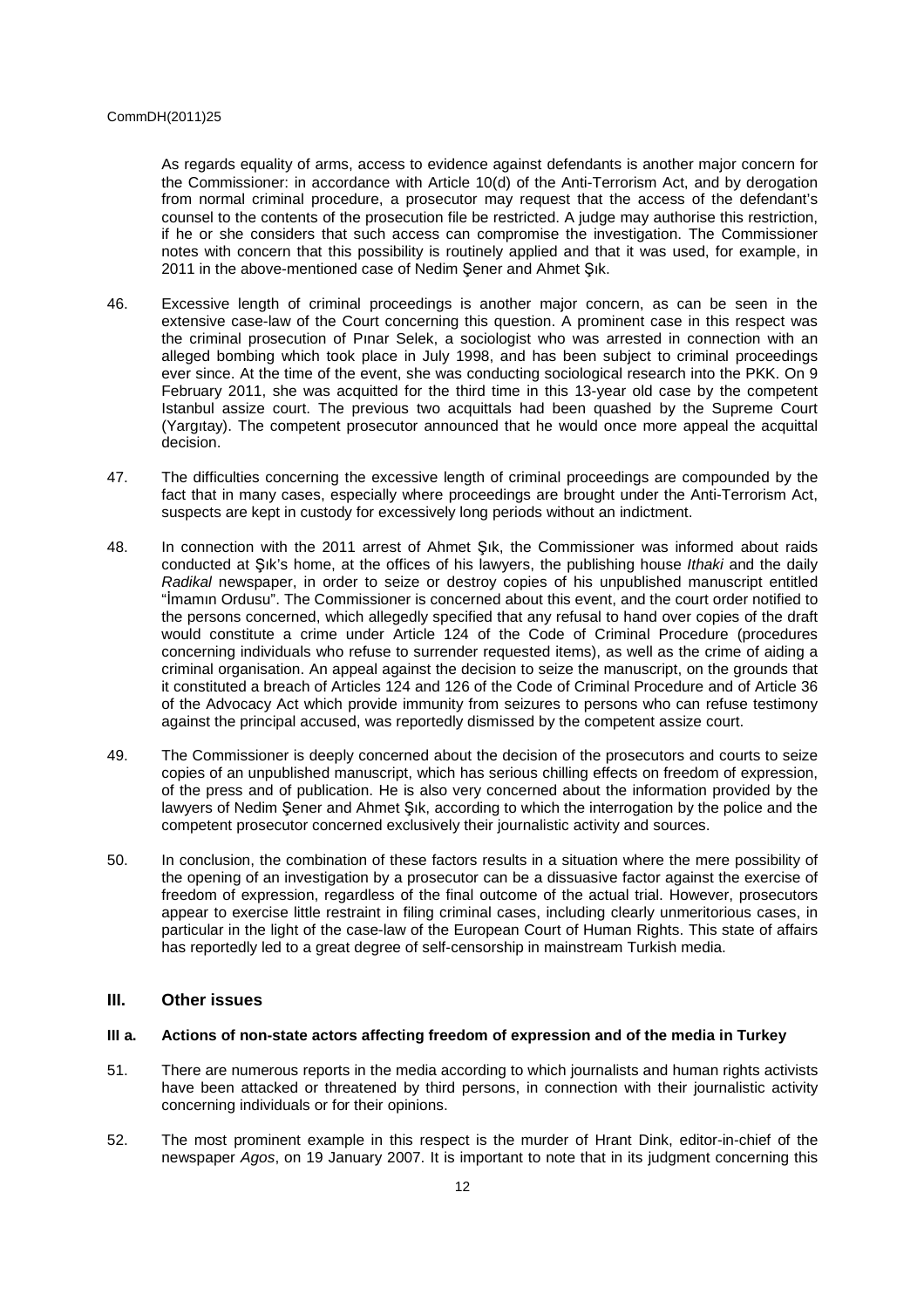murder the Court found that the Turkish authorities had not complied with their positive obligation under Article 10 ECHR to protect Dink's right to freedom of expression from attack.<sup>30</sup>

- 53. Following his 2009 visit, the Commissioner called for effective investigations into this murder, with a view to identifying and punishing those responsible. In this respect, the Commissioner notes that the Court also found in the aforementioned judgment that Turkey had failed to protect Dink's life and to conduct effective investigations into his murder in breach of Article 2 ECHR. The Commissioner notes, in particular, that the Court pointed to numerous shortcomings in the investigations and observed that all proceedings in which the authorities were implicated had been discontinued.
- 54. The Commissioner notes that on 2 June 2011, a criminal court in Trabzon sentenced two officers and four non-commissioned officers of the Trabzon Gendarmerie to imprisonment from 4 to 6 months for negligence and failure to act on intelligence on Dink's potential assassination. The trial of the principal suspects of Dink's murder is ongoing. The Commissioner stresses once again the importance of carrying out transparent investigations and holding those behind the murder to account.
- 55. Another example concerning attacks perpetrated against journalists was the murder on 18 December 2009 of the general editor of the local newspaper Güney Marmara'da Ya*ş*am, Cihan Hayırsevener. Hayırsevener had reported on corruption charges involving the owners of *İ*lkhaber, another major daily in his town (Bandırma) and the deputy mayor of the town, and was shot by a hitman after receiving numerous death threats. The criminal proceedings concerning this murder have been extended to 12 persons.
- 56. The effect of civil defamation cases on freedom of expression is another issue of concern. The Commissioner observes that there are a number of judgments of the Court finding violations by Turkey of Article 10 of the ECHR, based on civil defamation proceedings brought by individuals. The main reasons for the Court's findings of unjustified interference with the applicants' right to freedom of expression have been:
	- Disproportionate amounts of damages imposed by courts: 31
	- The lack of distinction in the interpretation of defamation provisions by civil courts between value judgments and factual statements, in particular in cases involving public figures or politicians or in cases relating to academic freedom; <sup>3</sup>
	- The fact that applicants did not have the possibility either of proving their good faith or invoking public interest for their statements.
- 57. The execution of these judgements would require a substantial shift in the interpretation of defamation provisions by domestic courts, with a view to limiting their application, as well as the introduction into the Turkish legal system of the exceptions of truth and public interest, through legislation and/or case-law.
- 58. A very recent worrying development brought to the Commissioner's attention was the conviction in 2011 of the writer Orhan Pamuk to pay 6 000 TL (approximately 2 500  $\epsilon$ ) in damages by a domestic civil court. The case was brought by six individuals under Article 49 of the Turkish Code of Obligations, which provides for non-pecuniary damages as a result of a violation of one's personality. The plaintiffs considered that Pamuk's interview published in a Swiss newspaper in 2006, where he stated "one million Armenians and 30 000 Kurds were killed in these lands and no one but me dares talk about it", violated their personalities (criminal proceedings under Article 301 of the Turkish Criminal Code for the same statement had been finally dismissed). While the first instance civil court had twice dismissed the case, on the ground that the plaintiffs did not have the

<sup>&</sup>lt;sup>30</sup> Dink v. Turkey, judgment of 14 September 2010.<br><sup>31</sup> Pekslomisli v. Turkey, judgment of 33 February 20

Pakdemirli v. Turkey, judgment of 22 February 2005.

<sup>&</sup>lt;sup>32</sup> For example, see Turhan v. Turkey, judgment of 19 May 2005.

 $33$  Saygılı and others v. Turkey, judgment of 8 January 2008.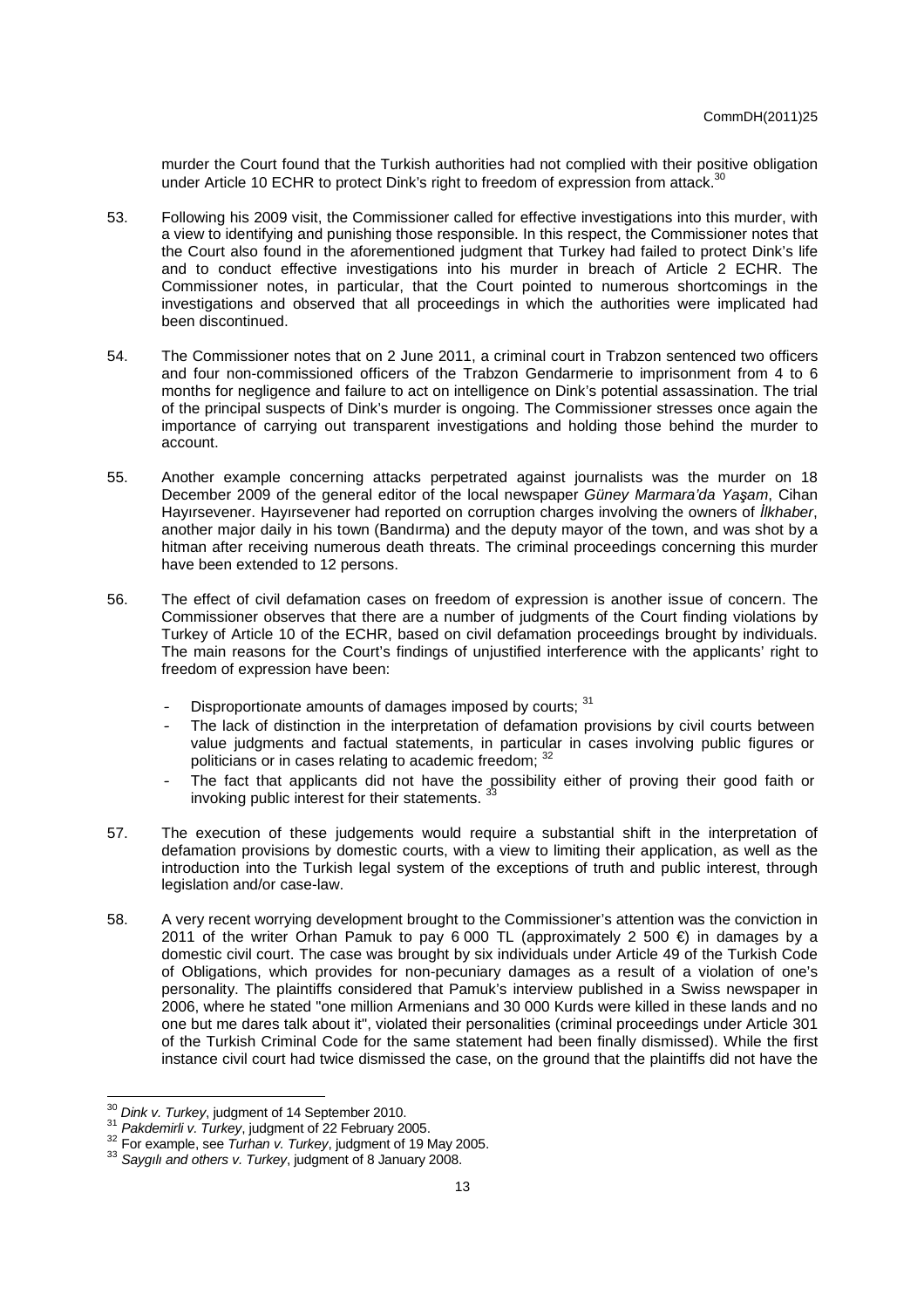capacity to sue Pamuk, the Supreme Court (Yargitay) insisted that one's personality included such concepts as "professional identity, honour, dignity, race, religion and nationality as well as feelings of belonging to a nation. As a result, the plaintiffs have the capacity to sue Pamuk who said 'we have killed 30 000 Kurds and one million Armenians'".

59. Although the contentious statement of Pamuk is now considered statute-barred for further civil cases under Turkish law, the Commissioner is deeply concerned that this judgment, which allows any Turkish citizen to bring civil claims against statements "insulting Turkishness", may have adverse effects for freedom of expression, at a time where the number of criminal proceedings under Article 301 of the Criminal Court has decreased.

#### **III b. Internet censorship**

- 60. Access to websites by Turkish Internet users may be blocked in accordance with Act No. 5651, entitled "Regulation of Publications on the Internet and Suppression of Crimes Committed by means of Such Publications", commonly known as the "Internet Act of Turkey". Under Article 8, paragraph 1 of this Act, access to websites can be blocked if there are sufficient reasons for a 'suspicion' that certain crimes defined in the Turkish Criminal Code are committed through the Internet. The eight crimes covered in the Act include incitement to suicide, sexual exploitation and abuse of children, facilitation of the use of drugs, obscenity, prostitution, as well as crimes against Atatürk proscribed by Act No. 5816. According to Act No. 5651, a judge can order the blocking during preliminary investigations and the court may do so during proceedings.
- 61. Paragraph 4 of Article 8 provides that administrative blocking orders are issued ex officio by the Telecommunications Communication Presidency (TIB), in cases where the content is hosted outside Turkey or where the content concerns sexual exploitation of children or obscenity. It is noted that 80% of the blocking orders have been issued by the TIB while the rest have been ordered by courts or a judge.
- 62. The Commissioner notes that in practice websites have been blocked on other grounds as well. Some of the blocking orders appear to have been issued because the content on the website was considered to be in breach of the aforementioned Article 301 of the Criminal Code, or antiterrorism legislation or because the content in question was infringing intellectual property rights. For example, access to the independent news site, www.istanbul.indymedia.org, was blocked in 2008 since some of its contents were considered to have insulted the Turkish identity (Article 301) whereas access to websites cannot be banned on this ground pursuant to the Internet Act.
- 63. Different figures exist for the number of sites which are subject to a blocking order. According to the OSCE Representative on Freedom of the Media, in June 2010 there were 5 000 Internet sites blocked, including YouTube, GeoCities and Google sites.<sup>34</sup> In addition, news sites dealing with south-eastern Turkey, such as Özgür Gündem, Keditör, and Günlük Gazetesi, and websites which form the online gay community in Turkey with approximately 225 000 users were also blocked intermittently. According to the website engelliweb.com, which keeps an updated list of blocked websites, as of 27 May 2011 there were 13 074 such websites.
- 64. On 30 October 2010 the ban on access to Youtube was lifted following the removal of the videos allegedly insulting Atatürk, which had caused the restriction. The ban was reinstated on 2 November 2010 by a court decision this time over a secretly taped video allegedly showing the former chairman of the opposition party in a bedroom with a colleague. On 4 March 2011, a first instance court in Diyarbakır imposed a blanket access ban on Google's blog hosting site blogspot, which is reportedly used by 600 000 Turkish bloggers, due to intellectual property concerns affecting a small number of blogs. While the block was subsequently removed, access had not been restored as of 13 April (apparently due to an error in the decision of the court, which referred to "blogsport" instead of "blogspot").

 <sup>34</sup> See **Report** of the OSCE Representative on Freedom of the Media on Turkey and Internet Censorship of 18 January 2010.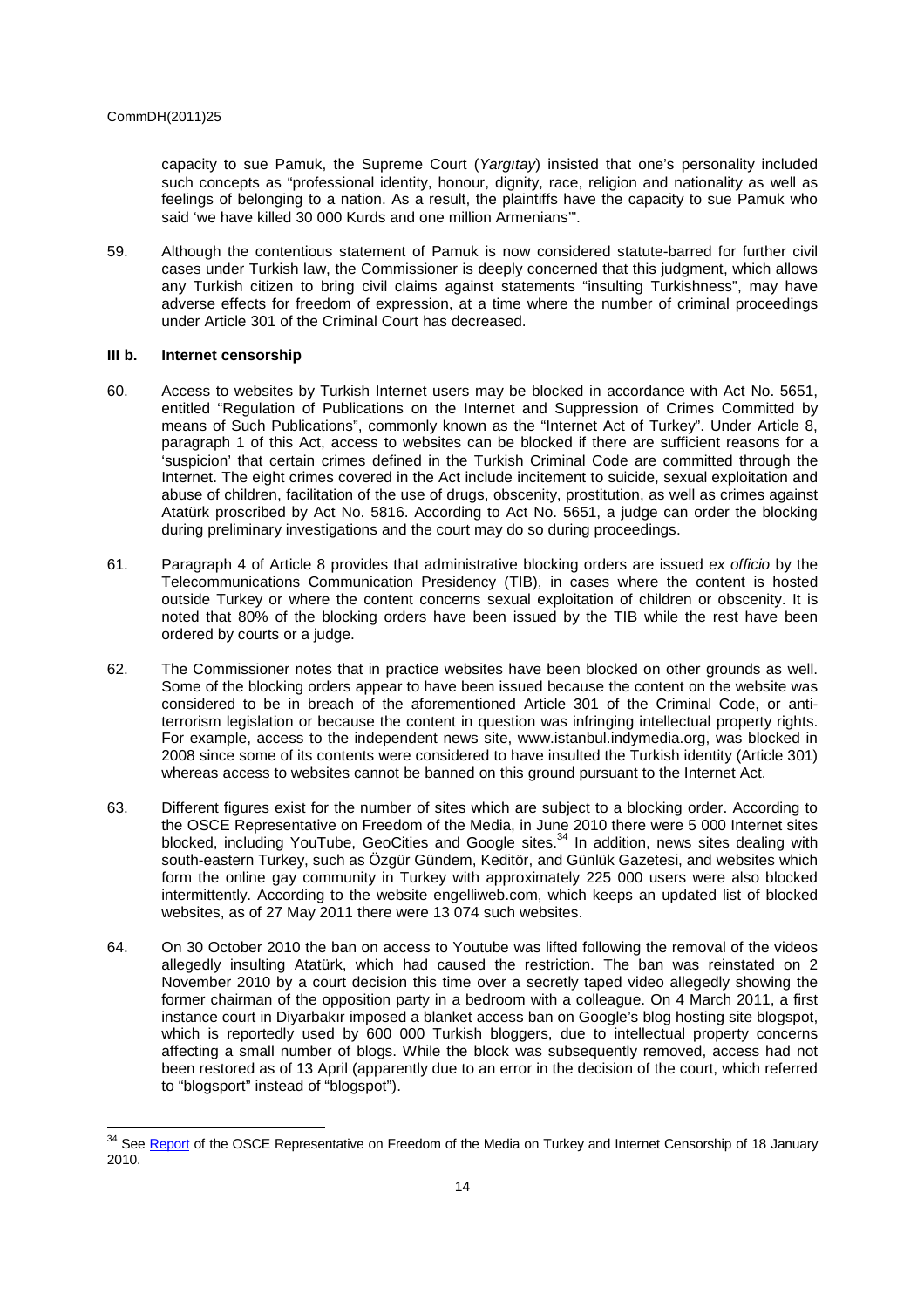- 65. The Commissioner notes that a by-law relating to Act No. 5651 was issued by the Turkish government on 30 November 2007 concerning Publications on the Internet, which provides a number of principles to which publications on the Internet must adhere. In addition to the crimes listed in the Internet Act, this regulation provides, *inter alia*, that contents may not be harmful to the "physical, mental and moral development of children and young persons", or to the "peace and welfare of the family". While it is not clear whether these principles are also used in practice by the authorities to block websites, the Commissioner notes that the TIB made a reference to them in an e-mail it addressed in April 2011 to Internet hosting companies, where it provided 138 words which the TIB considers as an indicator of illegal content and requested those companies to remove any such content.
- 66. Another development which caused considerable concern is the reported intention by the Information Technologies and Communication Authority (BTK, under the authority of which TIB operates) to introduce an obligation to service providers to propose the option to their users to choose between a standard service and three levels of filtering. The filtering will be operated on the basis of black or white lists, depending on the level of filtering chosen by the user. The Commissioner is concerned that the criteria for establishing these lists, which will not be available to the public, are not defined in this regulation and are left to the discretion of the BTK and TIB. The Commissioner was informed that this regulation had been referred to the Administrative High Court (Danıştay) for a stay of execution.
- 67. In addition to blocking access to websites, an issue of concern regarding the use of the Internet is the criminal proceedings against website owners for comments left by readers. A prominent case in this respect was the prosecution of Barış Yarkadaş, the editor of the online newspaper Gercek Gündem, on the basis of Article 299, paragraph 2 of the Criminal Code concerning insults against the President of the Republic. The prosecution was initiated on the basis of an anonymous user's comment concerning an article published on 24 April 2009, following a complaint by the General Secretariat of the Presidency. Yarkadaş was acquitted of the charges in 2010, however new criminal proceedings have been brought against him for the same article in March 2011. The Commissioner was informed that there were other ongoing criminal proceedings against online journalists, notably for insults to public officials (for example, the President of the Council of Forensic Medicine and a member of the Constitutional Court, etc.).

#### **III c. Concerns about the media landscape in Turkey**

- 68. The Commissioner notes that large media conglomerations dominate the majority of both print and broadcasting media. Practically all the major commercial channels and newspapers belong to these holdings, some of which also have very large interests in other sectors (industry, finance, telecommunications, tourism). In addition, distribution of print media seems to be a quasi-duopoly in the hands of Doğan Group's Yay-Sat and Turkuvaz Group's Turkuvaz Dağıtım Pazarlama.<sup>35</sup>
- 69. The editorial independence of newspapers and broadcasting media concerning the affairs of the conglomerations they belong to is often called into question in Turkish media, and the Commissioner has noted that a great degree of suspicion exists in this respect among journalists and media experts. The Commissioner considers that this media landscape can potentially intensify the chilling effect of certain actions of politicians and the administration, and requires a particular degree of vigilance and restraint on their part.
- 70. In this connection, the Commissioner noted in particular that a tax fine ordered in 2009 against the Doğan Media Group, was perceived by some as a reprisal for criticism against the government by the Group.
- 71. As regards labour rights, Turkish legislation includes a specific law on regulating the social rights of journalists (Act Regulating Relations between Employees and Employers in the Press, Act No. 5953, often referred to as Act No. 212 under its previous number). This legislation is seen to be generally protective of the social rights of journalists. However, it is reported that media owners

<sup>&</sup>lt;sup>35</sup> See the report of the European Journalism Centre on the media landscape in Turkey.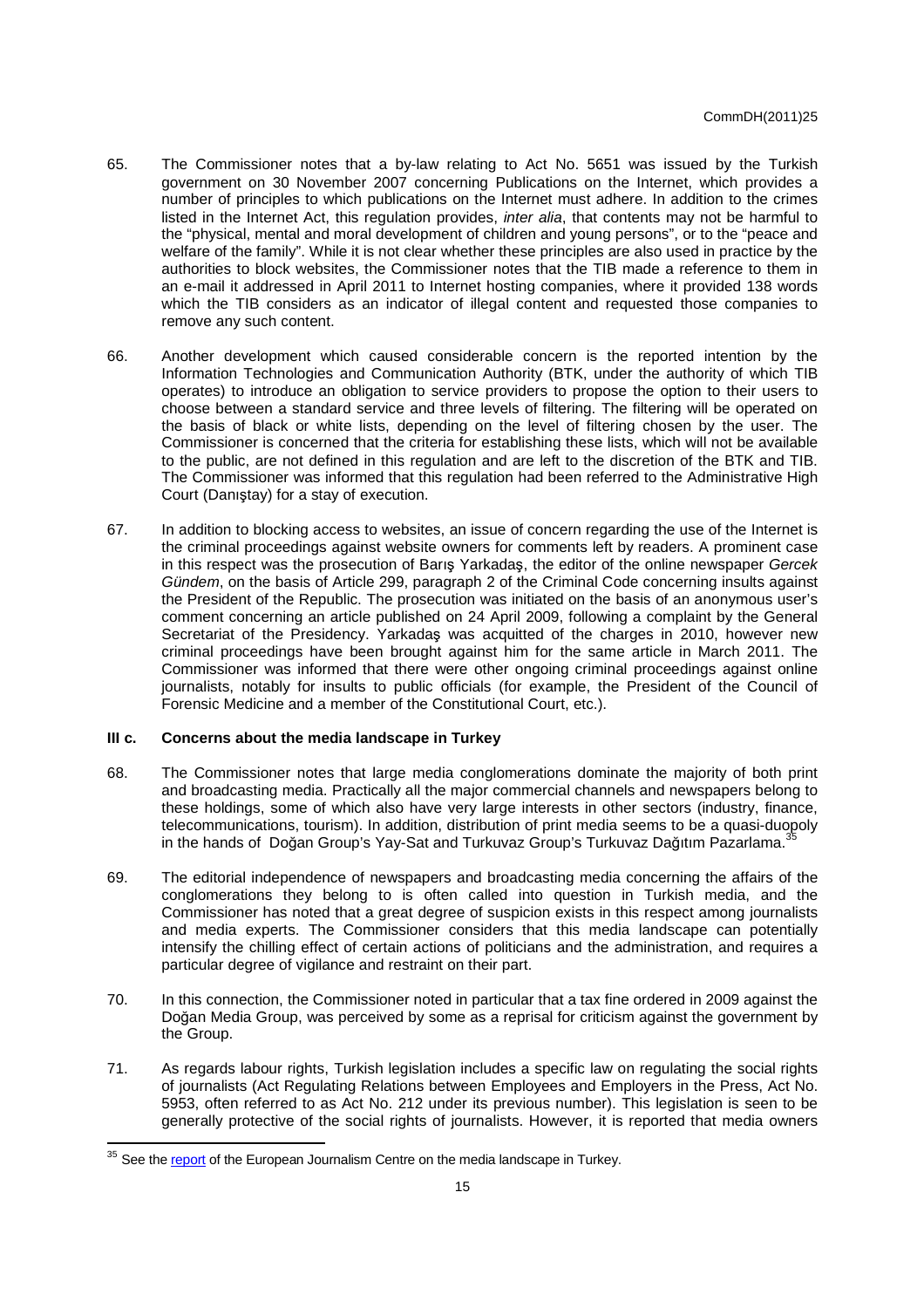often establish irregular working conditions depriving journalists from the protection of this Act. There are also reports indicating that labour rights are regularly violated, including reprisals to journalists for joining trade unions. As a result, trade union affiliation is low, despite the large number of (mostly local) professional associations and trade unions in Turkey.

- 72. It is noted that Ahmet Şık, referred to above in connection with his arrest in March 2011, had been laid off from the Radikal newspaper (belonging to the Doğan Group) for "low performance" in May 2005, in what was largely seen as a reprisal for his trade union activities, following two lawsuits he had filed against the newspaper for non-payment of overtime pay and the absence of a nursery on the premises. He won a subsequent lawsuit for unlawful termination of employment and the right to be reinstated.
- 73. Another consideration regarding Turkish print media is the fact that all newspapers are very comment-dominated: many media analysts criticise the imbalance between the space allocated to commentators, their influence and high salaries, as opposed to the very marginal room allocated to and low remuneration for investigative journalism and first-hand reporting. This state of affairs is significant in the light of the fact that Nedim Şener and Ahmet Şık, like many other journalists subject to arrests and criminal proceedings, represent this particularly fragile segment of the Turkish press.

#### **Conclusions and recommendations**

- 74. The Commissioner underlines that freedom of expression and media freedom have a crucial role to play in the development and progress of European democratic societies. They are the pillars upon which are founded pluralism and openness to dialogue, major characteristics of democracy. Particular attention is due to developments concerning media, the "public watchdog" which informs the public about developments in society, including those which may embarrass those with power and influence. The Commissioner recalls the European Court of Human Rights' caselaw according to which freedom of expression, in the context of Article 10 ECHR, is applicable not only to information or ideas that are favourably received or regarded as inoffensive but also to those that 'offend, shock or disturb the State or any sector of the population'.
- 75. The Commissioner welcomes the progress Turkey has made in recent years regarding the possibility of having a free and open debate concerning human rights-related issues which were previously considered to be sensitive or taboo subjects.
- 76. The Commissioner remains concerned, however, that the conditions underlying the very high number of judgments, delivered for more than a decade, by the European Court of Human Rights against Turkey in this field have not been effectively addressed to date by the Turkish authorities and continue to represent a constant, serious threat to freedom of expression in Turkey. The recent waves of arrests of journalists have particularly highlighted the reality of this risk.
- 77. The Commissioner considers that the effective implementation of these judgments requires amendments of the letter and spirit of the Turkish Constitution, statutory legislation and the judicial system in order to ensure effective respect and protection of pluralism and freedom of expression and that any restrictions to freedom of expression correspond to the strict proportionality provided for by the ECHR.

#### Constitutional and institutional changes

- 78. It has been widely recognised that one of the main obstacles to the effective protection of pluralism and freedom of expression has been the letter and spirit of the present Turkish Constitution, approved in the aftermath of the coup d'état of 12 September 1980, which enshrines a state-centrist approach, based on the principle of the 'indivisible integrity of the state' and an apparent intolerance towards pluralism.
- 79. The Commissioner welcomes the momentum and growing consensus, both within political parties and civil society, for a more thorough constitutional change. However, it is crucial that the Turkish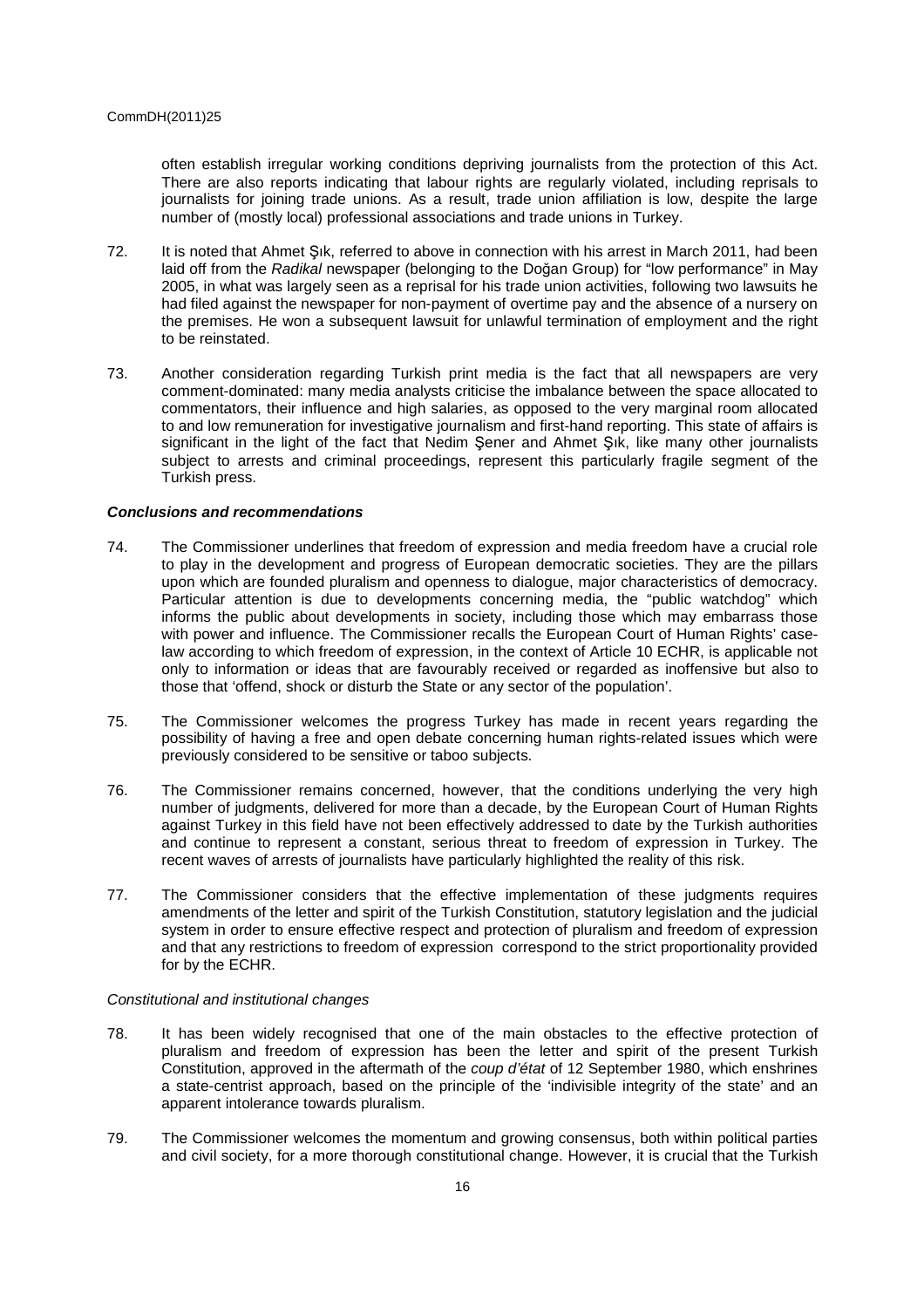authorities ensure broad support for such wide-reaching reforms. For this, the Commissioner urges the Turkish authorities to ensure that constitutional reform is carried out with the participation of all political parties and broad consultation of civil society, in order to affirm the representative and democratic nature of the future constitution.

- 80. The constitutional amendments approved in the referendum of 12 September 2010 imply reforms which, while not affecting freedom of expression directly, could nonetheless have a positive impact, such as the setting up of an Ombudsman, the right to individual application to the Constitutional Court, independent supervision of judges and prosecutors, and limitation of the competence of military courts to military offences.
- 81. In this context the Commissioner encourages the Turkish authorities to pay special attention to the role of the Turkish Constitutional Court. The Commissioner welcomes the recent constitutional changes concerning this institution, in particular the right to individual petition. However, he considers that this right could be usefully complemented with the competence for the Constitutional Court to assess the application and compatibility of Turkish laws also with relevant international treaties, including the European Convention on Human Rights.
- 82. Lastly, the Commissioner notes that, in order to eliminate undue restrictions on freedom of expression and media freedom, independence of the judiciary from political or other pressure is key. In this respect, the Commissioner welcomes the recent constitutional changes regarding the High Council of Judges and Prosecutors (HSYK) and the corresponding Act as an improvement. However, the independence of the HSYK, as well as of judges and prosecutors in general, should be further developed in order to affirm the independence of the judiciary. The Commissioner encourages the Turkish authorities to draw upon the relevant expertise of the Venice Commission.<sup>36</sup>

## The need for statutory changes

- 83. The Commissioner has already called on the Turkish authorities to review the relevant provisions of the Turkish Criminal Code and the Anti-Terrorism Act in his 2009 Report.<sup>37</sup> As set out in more detail above, the letter and/or the application of many provisions of the Criminal Code and the Anti-Terrorism Act continue to be serious impediments to freedom of expression in Turkey. The Commissioner urges the Turkish authorities to address the concerns raised in this Report and fully align domestic law and practice with the case-law of the European Court of Human Rights.
- 84. As regards the Criminal Code, this recommendation relates in particular to:
	- Articles 214, 215, 216, 217, 220 (crimes against public order);
	- Articles 285 (confidentiality of investigations) and 288 (attempts to influence the judiciary);
	- Article 301 (insulting the Turkish nation, the Republic, organs and institutions of the State);
	- Article 318 (discouraging persons from doing their military service).
- 85. As regards the Anti-Terrorism Act, the Turkish authorities should overhaul Articles 6 and 7, with a view to preventing, in particular, its patently disproportionate use against journalists, publishers and broadcasters.
- 86. As regards criminal defamation cases, the Commissioner considers that the mere existence of criminal defamation laws could intimidate journalists and cause self-censorship. Recalling notably Resolution 1577 (2007) "Towards Decriminalisation of Defamation" adopted by the Parliamentary

<sup>&</sup>lt;sup>36</sup> See Venice Commission, Interim Opinion on the on the Draft Law on the High Council for Judges and Prosecutors (CDL-AD (2010) 42), and Opinion on the Draft Law on Judges and Prosecutors of Turkey, CDL-AD(2011)004.

<sup>37</sup> Report by the Commissioner for Human Rights following his visit to Turkey on 28 June-3 July 2009, Issue reviewed: Human rights of minorities, CommDH(2009)30.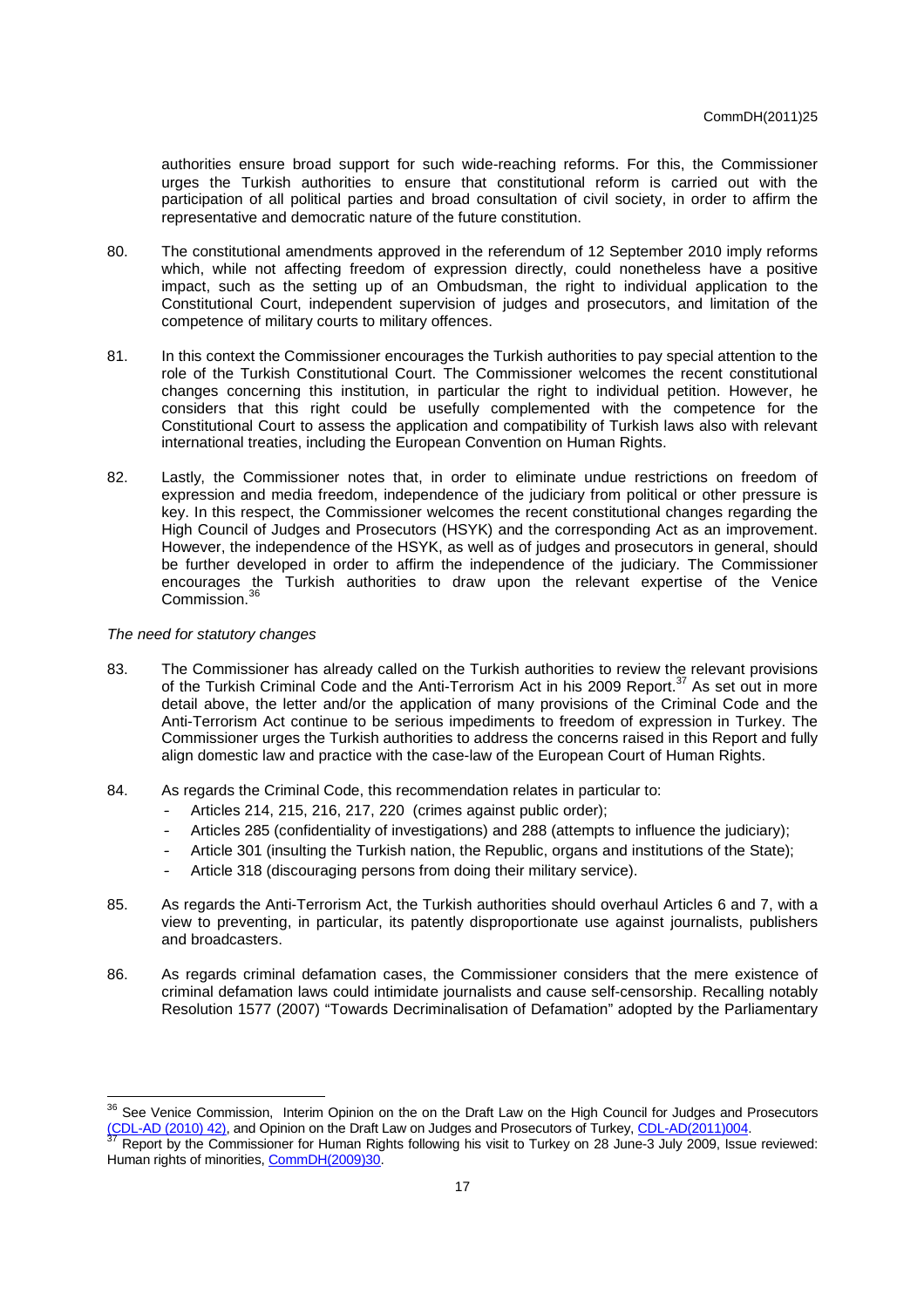Assembly of the Council of Europe,<sup>38</sup> the Commissioner urges the Turkish authorities to abolish prison sentences for defamation by amending Article 125 of the Turkish Criminal Code.

- 87. The Commissioner is particularly concerned about high-profile criminal defamation cases brought by senior officials and politicians. It is noted that according to the case-law of the European Court of Human Rights, politicians have to accept that their words and actions are open to a higher degree of scrutiny by both journalists and the public at large.<sup>39</sup> The Commissioner therefore calls on public figures to exercise the utmost caution when considering the initiation of such proceedings, in order to avoid the serious, chilling effect they have on freedom of expression and on the media, as well as to promote pluralism and a climate of tolerance towards criticism and dissent. The Commissioner considers that this is all the more important given the concerns about editorial independence deriving from the Turkish media landscape. Recalling Resolution 1577 (2007) of the Parliamentary Assembly of the Council of Europe, the Commissioner furthers calls on the Turkish authorities to remove the increased protection of public figures provided for by Article 125, paragraph 3 of the Turkish Criminal Code.<sup>40</sup>
- 88. The Commissioner strongly urges the Turkish authorities to take all necessary measures in order to prevent the recent civil defamation judgment against the writer Orhan Pamuk from becoming established case-law.
- 89. The Commissioner considers that the crucial role of the media in the defence of public interest should be introduced into the Turkish legal order, as a general principle to be respected when assessing the criminal responsibility of members of the press.
- 90. Steps should be taken to protect journalists and human rights defenders from intimidation, and to conduct effective investigations into murders and attacks directed against them. The Commissioner also urges the Turkish authorities to ensure that labour rights of all journalists are respected, and not only those covered under Act No. 5953.
- 91. The Commissioner considers that a review by the Turkish authorities of the Internet Act and the Radio and Television Act is essential and urgently needed, in order to circumscribe the grounds for restriction to those accepted in the case-law of the European Court of Human Rights. The Commissioner considers in particular that the censorship of the Internet and the blocking of websites in Turkey is beyond what is necessary in a democratic society. He further calls upon the Turkish authorities to limit the arbitrary powers of the relevant administrative authorities in interpreting and applying these acts, and to ensure that this application be strictly controlled by the courts.
- 92. However, it is doubtful that mere statutory changes can in themselves produce the desired effect of ensuring effective compliance with the ECHR standards and the case-law of the Court regarding freedom of expression.

## The need to ensure Turkish prosecutors and courts' effective compliance with ECHR standards

93. The Commissioner observes that prosecutors and courts in Turkey often perceive dissidence and criticism, as well as the expression of minority identities, primarily as a threat to the integrity of the state. There are also studies showing that members of the judiciary in Turkey see their primary role as protecting the interests of the state, as opposed to upholding the human rights of individuals, rule of law and democracy.<sup>4</sup>

<sup>&</sup>lt;sup>38</sup> Parliamentary Assembly of the Council of Europe (PACE), **Resolution 1577 (2007)**, "Towards Decriminalisation of Defamation", paragraph 13.

<sup>&</sup>lt;sup>39</sup> See, inter alia, *Lingens v. Austria*, judgment of 8 July 1986.

See, inter and, *Lingens v. Addund*, judgition of bloar, 1999. Decriminalisation of Defamation", paragraph 17.6.1.

<sup>41</sup> See, *inter alia*, the study by Mithat Sancar and Eylem Umit Atılgan commissioned by the Turkish Economic and Social Studies Foundation (TESEV), "'Justice can be Bypassed Sometimes': Judges and Prosecutors in the Democratization Process", 2009.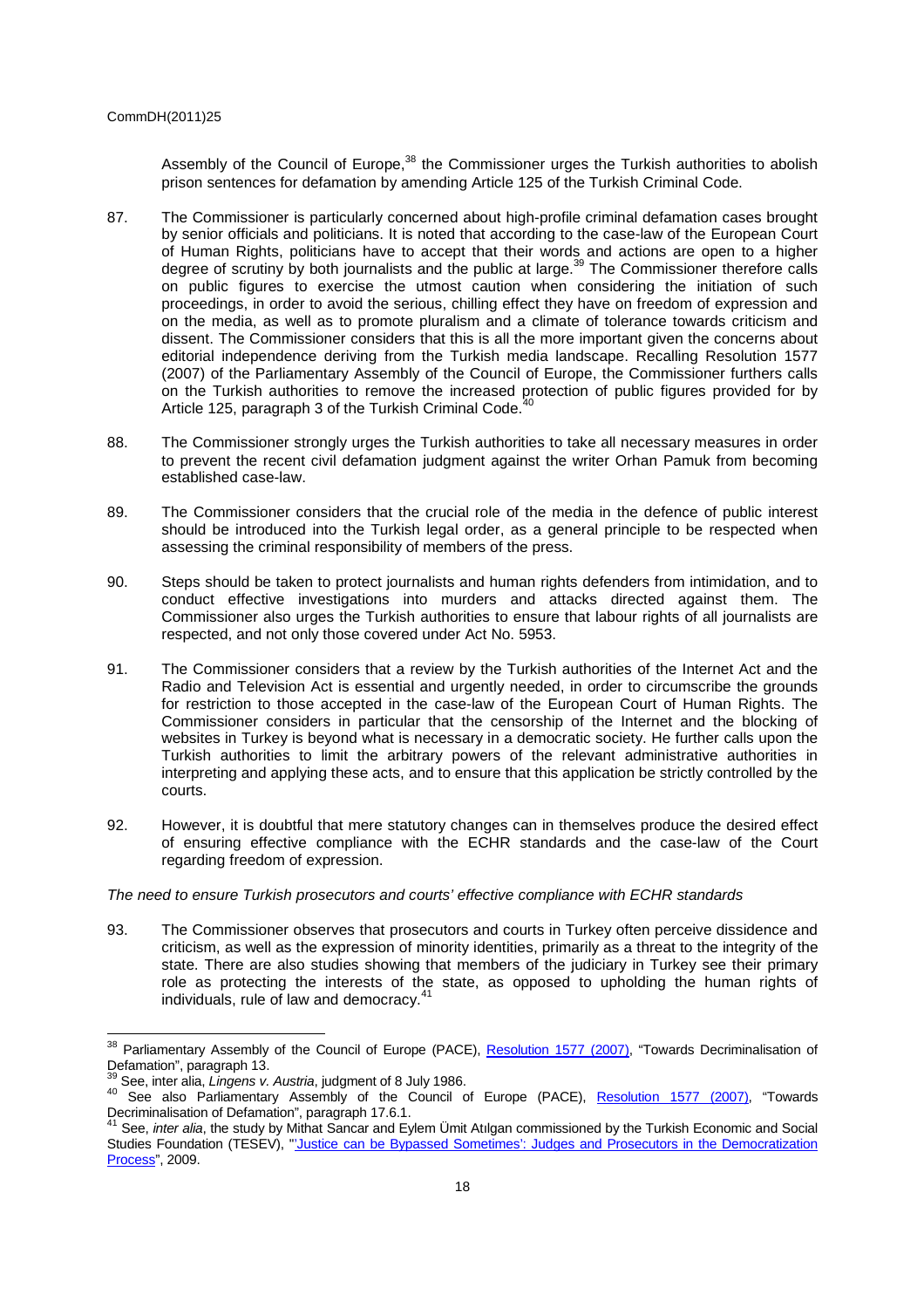- 94. This is indeed a serious impediment to the efforts made in order to lift the over-restrictive atmosphere surrounding freedom of expression, including media. The Commissioner urges the Turkish authorities to seriously address this problem and give a clear signal to all actors, and in particular to the prosecutors and courts. Special attention should be paid to the concept of "incitement to violence", which should be interpreted in full and effective compliance with the ECHR standards, as well as to the defences of truth and public interest.
- 95. In his 2009 Report, the Commissioner already pointed to the need for the systematic training of judges and prosecutors, which remains crucial. He calls upon the Turkish authorities to review the curricula of law faculties, as well as the Turkish Academy of Justice (which provides in-house training to judges and prosecutors), to address these concerns.
- 96. The Commissioner considers that the role of prosecutors is particularly important. It appears that prosecutors exercise little restraint in initiating criminal proceedings affecting freedom of expression. Even where these cases are dismissed by competent courts, because of the systemic problems in the Turkish judicial system detailed in the present Report, such proceedings have a distinct chilling effect on freedom of expression, including the media.
- 97. Prosecutors should be further and systematically trained in order to fully heed the Court's caselaw concerning freedom of expression and the strict conditions pertaining to possible restrictions of this freedom under Article 10 ECHR. They should be supported in this respect by their professional bodies, their hierarchy and the courts.
- 98. In addition, Turkey must adopt all necessary legislative and other necessary measures in order to eliminate excessively lengthy judicial proceedings, as well as excessively lengthy custodies in remand without a comprehensive justification by a court, and the non-application of alternatives to custody. The Commissioner considers that the application of Article 10(d) of the Anti-Terrorism Act is also a serious impediment to the right to a fair trial and should be discontinued.
- 99. The Commissioner encourages all actors, including the Turkish authorities, and the relevant bodies of the Council of Europe and the European Union, to continue and reinforce co-operation and capacity-building programmes, and consider a higher degree of substantive involvement of the Court in them.
- 100. In the Commissioner's opinion the problems relating to freedom of expression and freedom of the media in Turkey can only be resolved if the judges and courts at all levels, and in particular the supreme courts, take full account of ECHR standards and embed them in their decisions concerning possible restrictions of freedom of expression.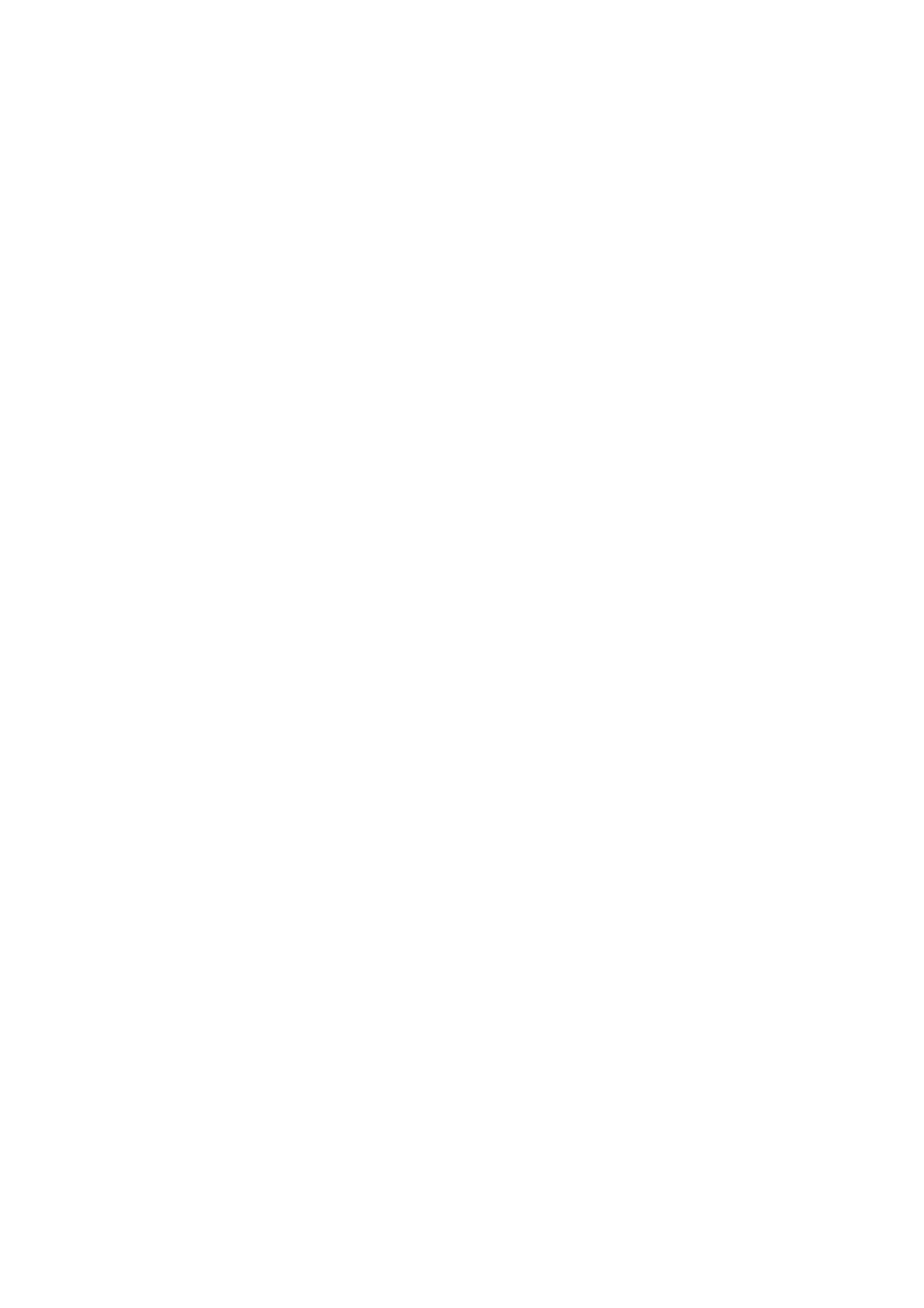#### **APPENDIX**

## **Comments of the government of Turkey on the report of Commissioner Hammarberg**



# **Republic of Turkey** Ministry of Foreign Affairs

Ankara, 11 July 2011

Dear Commissioner

With reference to your report dated 20 June 2011 on freedom of expression and media freedom in Turkey, we very much welcome your willingness to cooperate with us.

As you have mentioned in your report, Turkey has made a remarkable progress in recent years in respect of achieving a free and open debate concerning human rights-related issues which were previously considered to be<br>sensitive or takes rule sensitive or taboo subjects.

In this respect, you may rest assured that due consideration has already been given to the issues raised in your report. There is a general understanding<br>in the Turkish Grand Matisard, A in the Turkish Grand National Assembly that the letter and spirit of the present constitution, despite recently adopted amendments, are inadequate in providing<br>effective protection of about it. effective protection of pluralism and freedom of expression. Adoption of a new constitution is high on the Assembly's agenda.

The new Government has reiterated its resolve to continue with the ongoing transformation process as regards relevant legislation and its<br>implementation. The set is the initial that is relevant legislation and its implementation. The ongoing training programs for judges and prosecutors are a<br>strong sign of our connection. strong sign of our cooperation with the CoE in this respect. We are considering<br>remedving deficiencies  $\pm 1$ . remedying deficiencies taking into account constructive proposals, in line with the expectations and needs of the society. The high turnout and the<br>overwhelming election manths overwhelming election results manifest the strong support given to the ongoing reform process within the society at large.

Mr Thomas HAMMARBERG Commissioner for Human Rights Council of Europe

<u> Personal de la provincia de la provincia de la provincia de la provincia de la provincia de la provincia del</u>